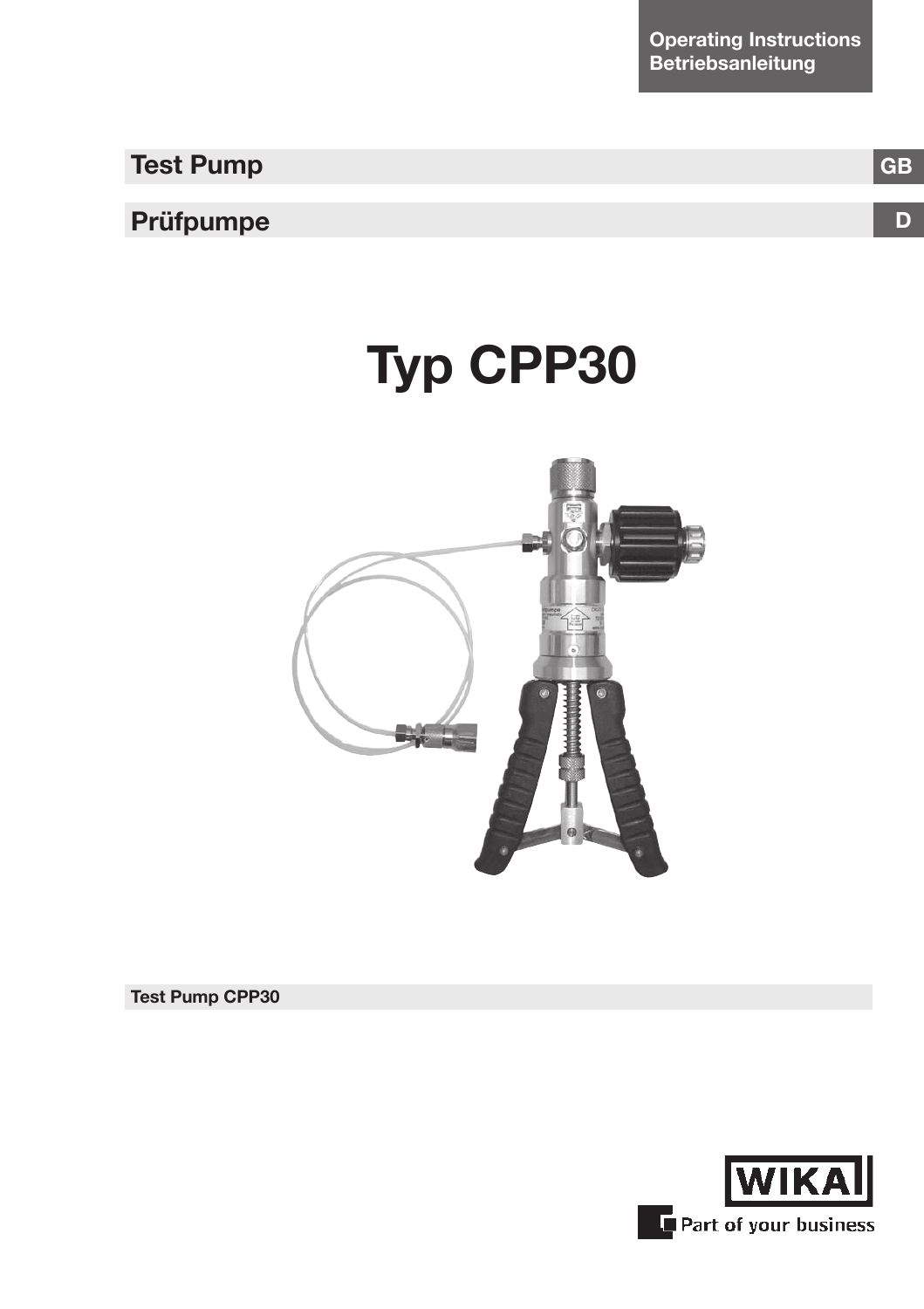| <b>GB</b> Operating Instructions Test Pump | Page $3 - 12$        |
|--------------------------------------------|----------------------|
|                                            |                      |
| <b>D</b> Betriebsanleitung Prüfpumpe       | <b>Seite 13 - 22</b> |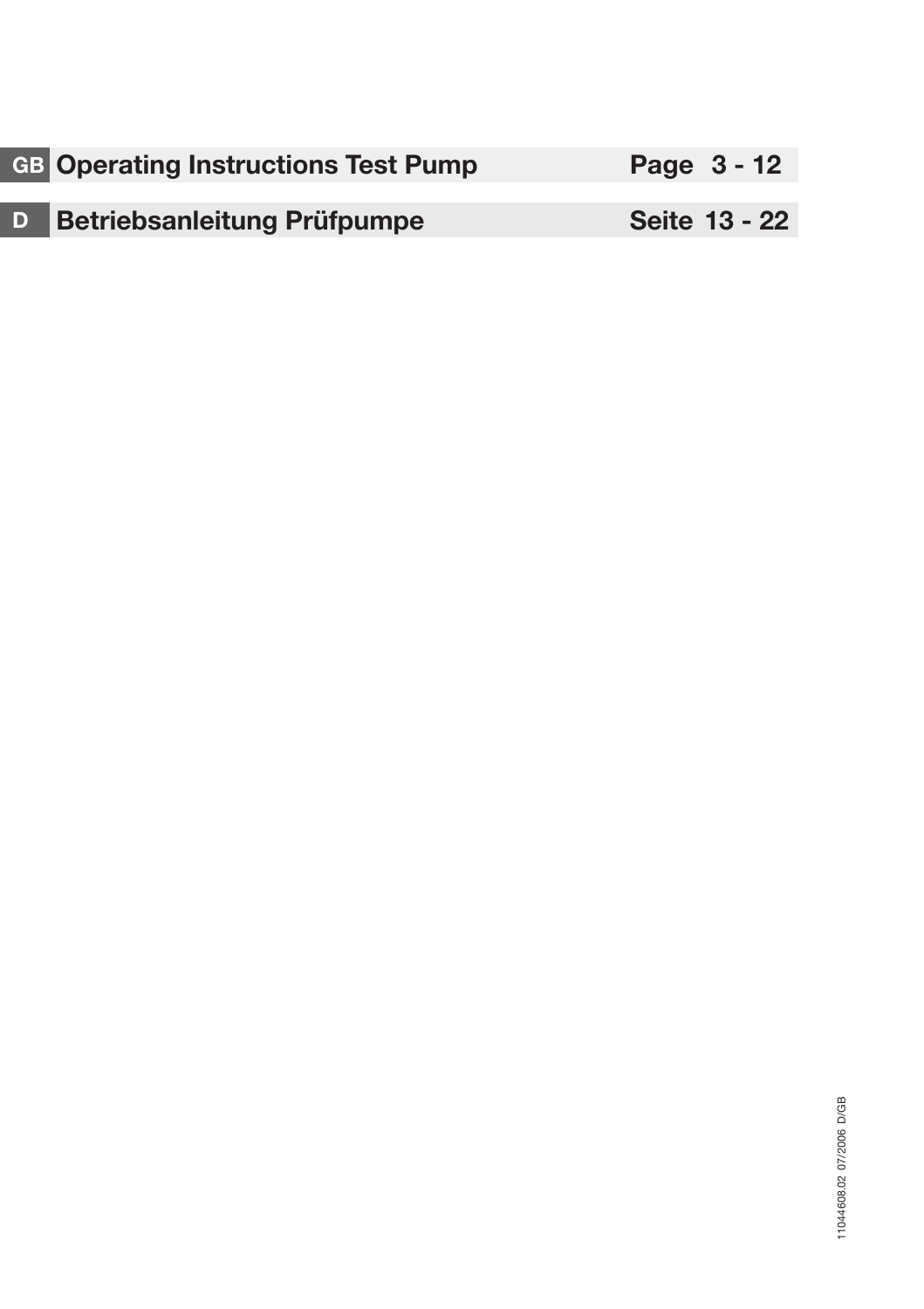## **Contents Contents**

| 1. | <b>Safety Instructions</b>        | 4  |
|----|-----------------------------------|----|
| 2. | <b>Product Description</b>        | 4  |
| З. | <b>Mounting Instructions</b>      | 5  |
| 4. | <b>Operation of the Test Pump</b> | 6  |
|    | 4.1 Generation of pressure        | 6  |
|    | 4.2 Generation of vacuum          | 8  |
| 5. | <b>Maintenance Instructions</b>   | 10 |
|    | 6. Cause of fault                 | 10 |
| 7. | <b>Technical Data</b>             | 11 |
| 8. | <b>Order Data / Accessories</b>   | 11 |
|    |                                   |    |



**Information This symbol provides you with information, notes and tips.**



**Warning! This Symbol warns you against actions that can cause damage to persons or to the instrument.**

**GB**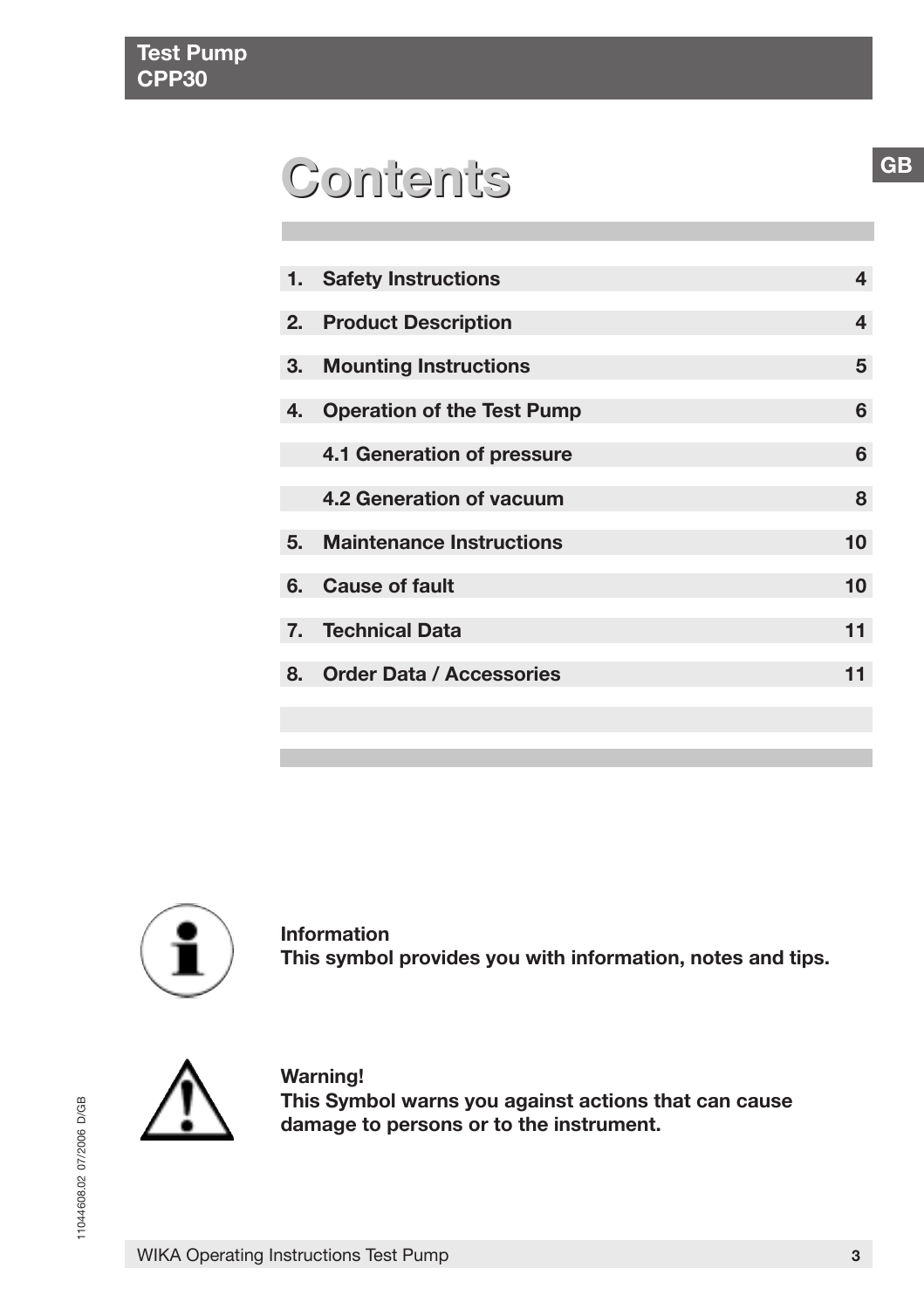**GB**

## **1. Safety Instructions**

**Read these operating instructions carefully prior to operating the pneumatic hand test pump CPP30. The pressure inside the pump can be extremely high. Ensure that all pressure connections have been established correctly.**

## **2. Product Description**

Test pumps are used to generate pressures for checking, adjusting and calibrating mechanical and electronic pressure measuring instruments by comparative measurements. These pressure tests may be carried out in laboratories, workshop or on site at the measuring point.

If the instrument to be tested and a sufficiently accurate referencemeasuring instrument are connected up to the test pump, the same pressure is applied to the two measuring instruments when the pump is operated. By comparing the two measured values at random pressure values, the accuracy can be verified or the Instrument under test can be adjusted.

Despite its compact dimensions, the hand test pump model CPP30 is easy to operate and allows for exact generation of the required test pressures; a change-over switch enables the generation of vacuum as well. The pump is fitted with a fine adjustment valve for the precise adjustment of pressures. The reference instrument is screwed directly on to the top of the pump and the unit under test is connected by means of the connection tube incorporating an adapter 1/4" BSP female thread, contained in the scope of delivery.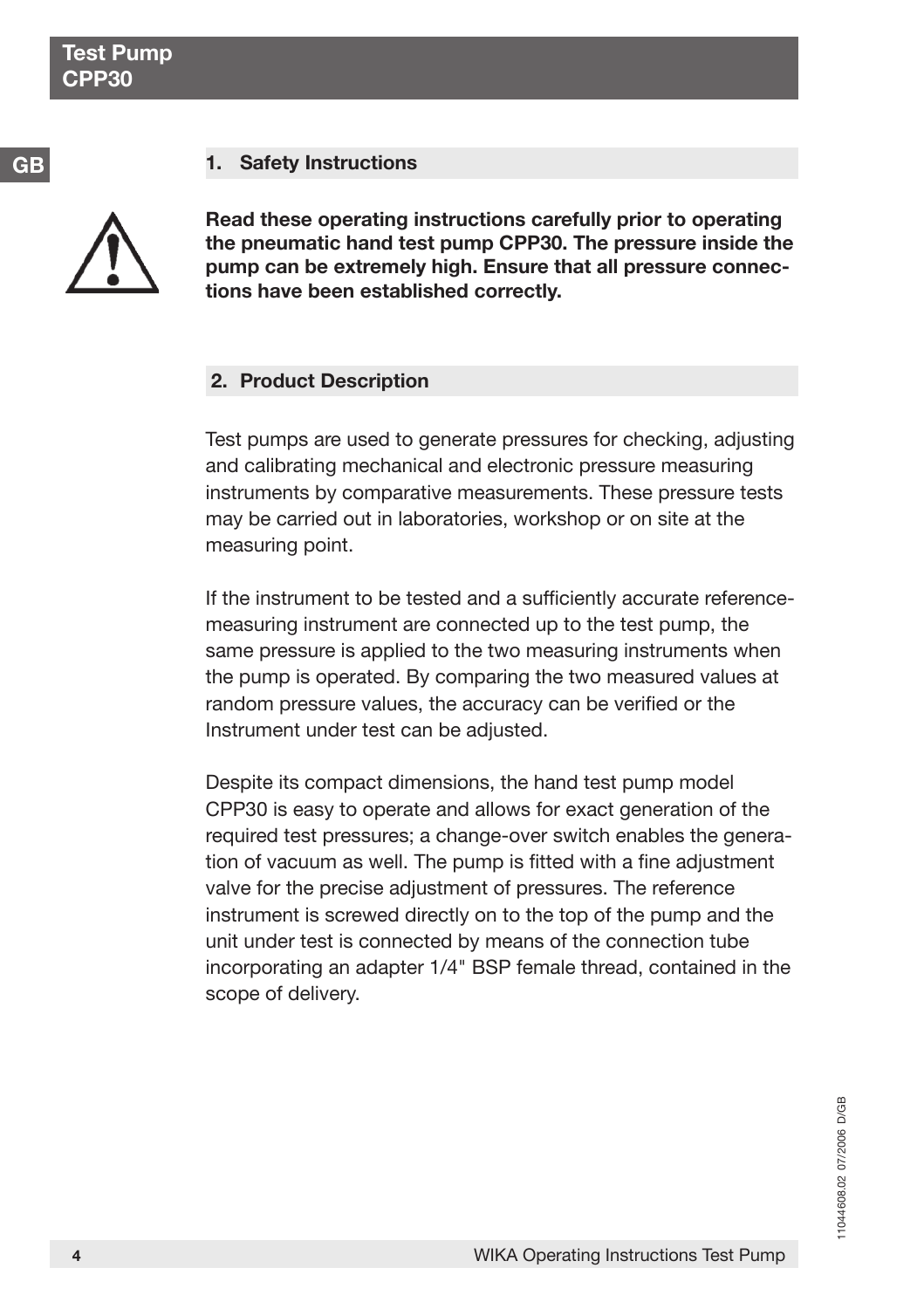## **3. Mounting Instructions**

- The reference instrument is fitted to the upper side of the hand test pump CPP30. Fingertight fastening of the reference instrument with the knurled nut is sufficient. The reference instrument is sealed by the integral O-ring sealing gasket.
- The unit under test is mounted to the end of the flexible tube. Please use a suitable sealing gasket from the adapter set purchased separately as an accessory. Tighten the connector to prevent any leaks to a maximum torque of 15 Nm. In order to adapt the different connection threads of the unit under test, the test tube can be fitted with different adapters from the optional set of adapters.



## **Do not use teflon tape, this may damage your test pump.**

■ You can unscrew the tube and also directly attach the test specimen with the same adapter to the pump (to minimize volume of your test system, for more easy operating the CPP30 pump).

**GB**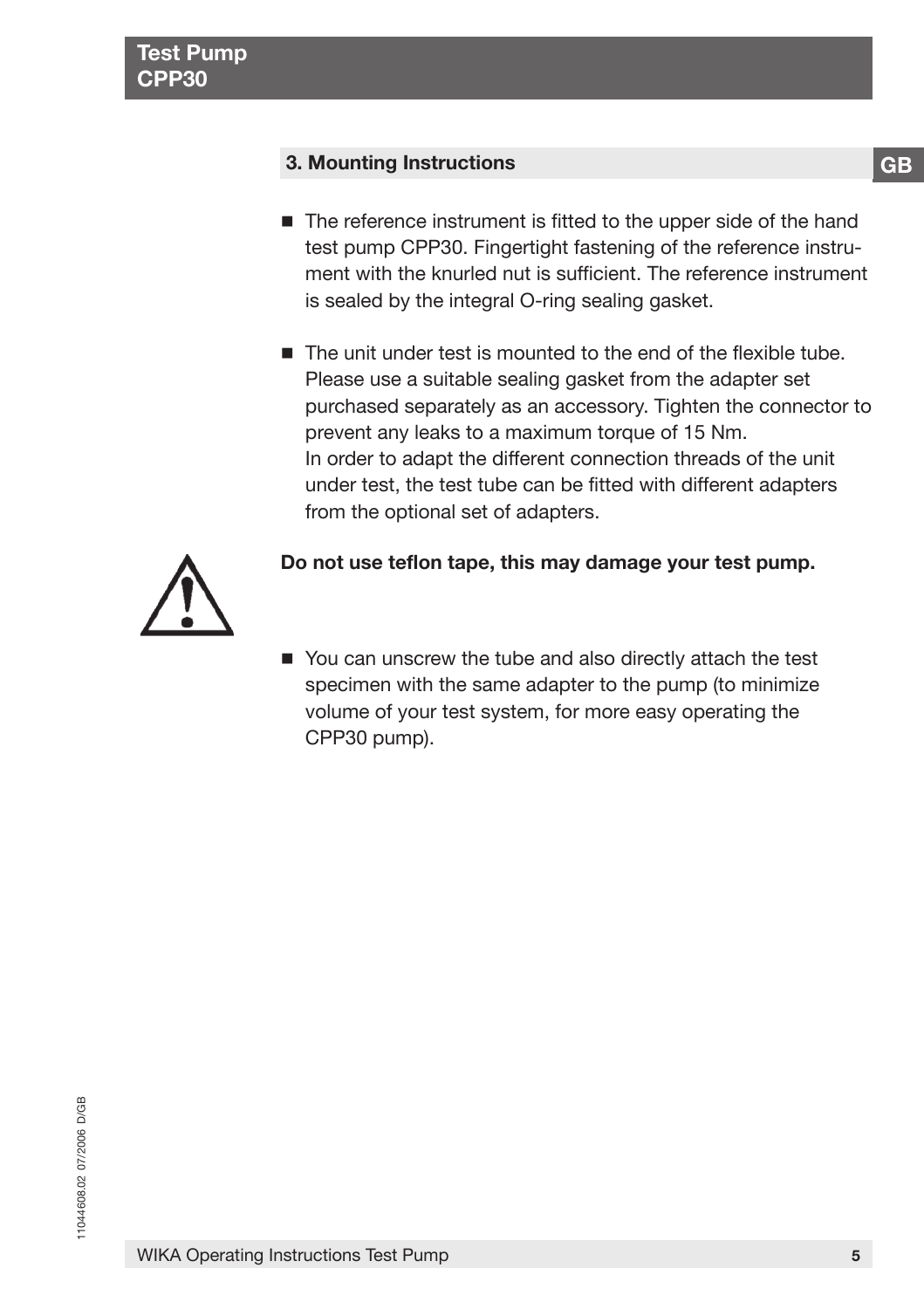## **4. Operation of the Test Pump**



- (1) Pressure connector for reference instrument,  $G\frac{1}{2}$ " female rotating
- (2) Fine adjustment valve
- (3) Pressure relief valve
- (4) Change-over switch for pressure/vacuum generation
- (5) Handles
- (6) Adjustable knurled nut for the adjustment of the delivery rate of the pump
- (7) Pressure connection for test specimen, G $\frac{1}{4}$ "
- (8) Test tube length 1 m

### **4.1 Generation of pressure**

First, check wether the change-over valve (4) has to be actuated (see sticker on the device). For this purpose use a pen or a small screw-driver. The encasement of the switch is intended to help prevent unintentional actuation.



**Never actuate the change-over valve (4) when the hand test pump is under pressure or vacuum! Actuate the change-over valve only when the relief valve is open.**

- $\blacksquare$  Please make sure that the pressure relief valve (3) is not closed completely.
- $\blacksquare$  Turn the fine adjustment valve (2) anticlockwise up to the end (smooth "stop" can be felt).
- Carefully turn in the pressure relief valve (3) until the valve closes. You will not notice any "hard stop".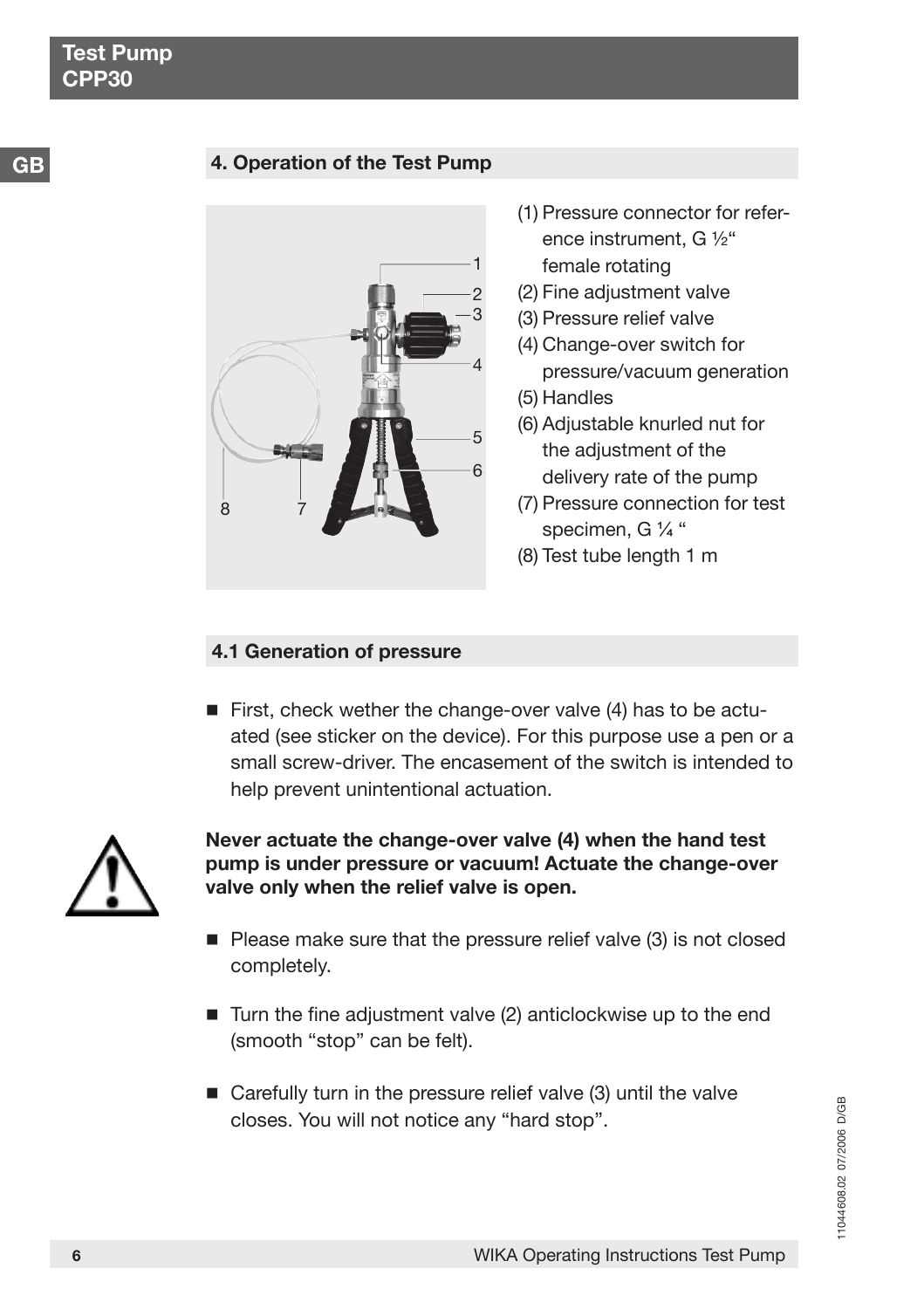- $\blacksquare$  Operate the hand pump (5) until the approximate pressure has been reached, but max. to 20 to 25 bar.
- Turn the fine adjustment valve clockwise to increase the pressure or anti-clockwise to decrease the pressure until the requested test pressure has been reached precisely (to be read on the reference measuring instrument).



If you have prepared at previous step a pressure of about 20 to 25 bar, with the fine adjustment valve (2) you can increase the pressure now to 35 bar (up to 40 bar, depending on the volume of the measuring circuit).

After increasing the pressure, the reading may slightly drop again for about 30 seconds, which is caused by thermodynamic effects, the tube connection and the sealing gaskets. If the pressure drop does not come to a standstill, check the measuring circuit for tightness.

Due to the low volume of each compression stroke of the hand test pump, only small volume test specimens should be tested.

■ A pressure reduction is achieved by turning the fine adjustment valve (2) counter-clockwise first and then by carefully opening the relief valve (3).



**Never actuate the change-over valve when the hand test pump is under pressure or vacuum! Actuate the change-over valve only when the relief valve is open.**

**Remove the reference instrument or the test specimen only when the relief valve (3) is open and no pressure is in the hand test pump any more.**

**GB**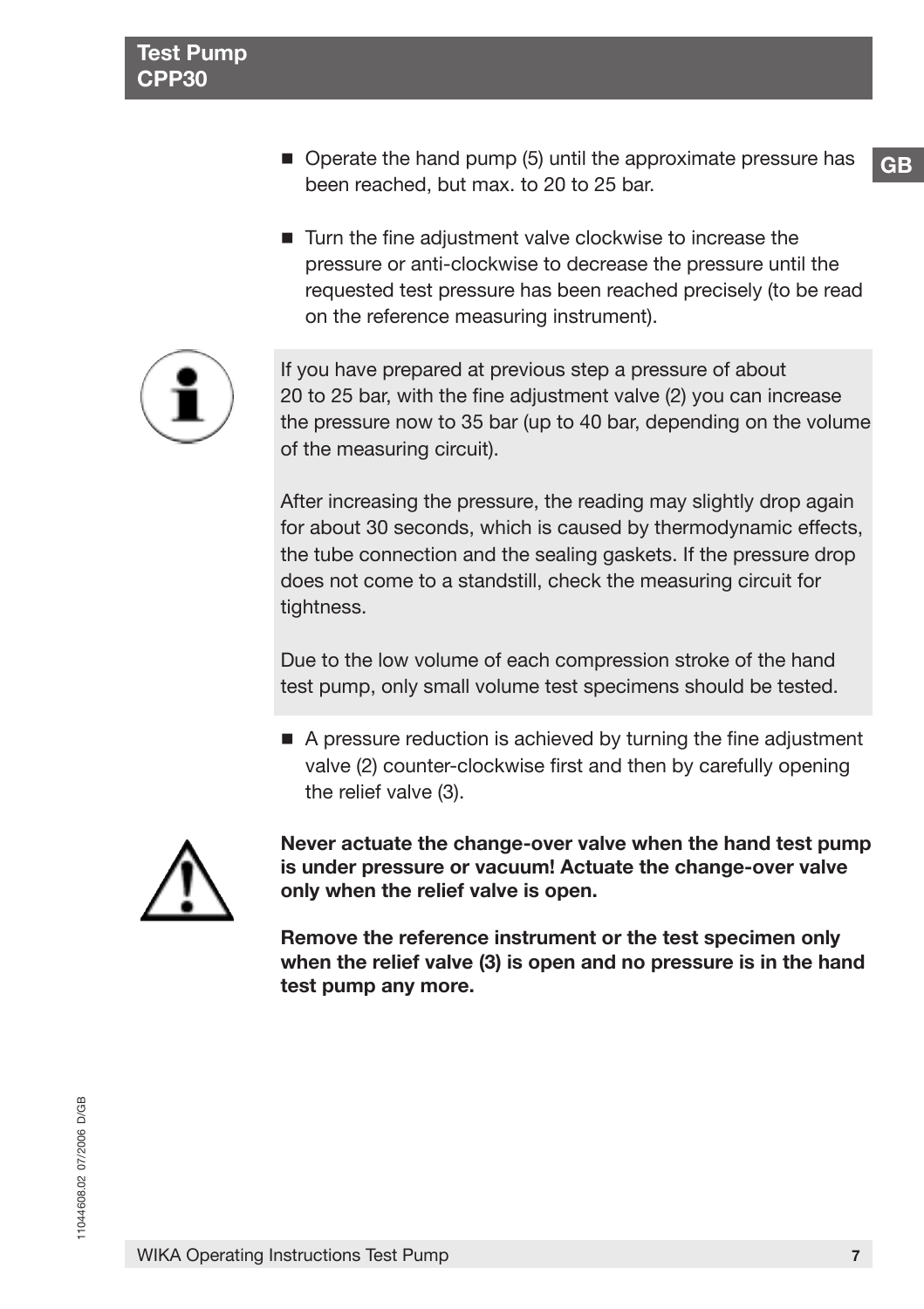## **4.2 Generation of vacuum**

First, check wether the change-over valve  $(4)$  has to be actuated (see sticker on the device). For this purpose use a pen or a small screw-driver. The encasement of the switch is intended to help prevent unintentional actuation.



**Never actuate the change-over valve (4) when the hand test pump is under pressure or vacuum! Actuate the change-over valve only when the relief valve is open.**

- $\blacksquare$  Please make sure that the pressure relief valve (3) is not closed completely.
- $\blacksquare$  Turn the fine adjustment valve (2) clockwise up to the end ("stop" can be felt).
- $\blacksquare$  Make sure that the adjustable knurled nut and counter nut (6) are in such a position that the spring visible above the nut has some clearance when the handles (5) are pressed together.
- Carefully turn in the pressure relief valve (3) until the valve closes. You will not notice any "hard stop".
- Operate the handles (5) smoothly and slowly until a vacuum of max. -0.9 bar is reached.
- Turn the fine adjustment valve (2) anti-clockwise to increase the vacuum up to -0.95 bar. Turn this valve for fine adjustment.



After increasing the vacuum, the reading may slightly increase again for about 30 seconds, which is caused by thermodynamic effects, the tube connection and the sealing gaskets. If the vacuum drop does not come to a standstill, check the measuring circuit for tightness.

Due to the low volume of each compression stroke of the hand test pump, only small volume test specimens should be tested.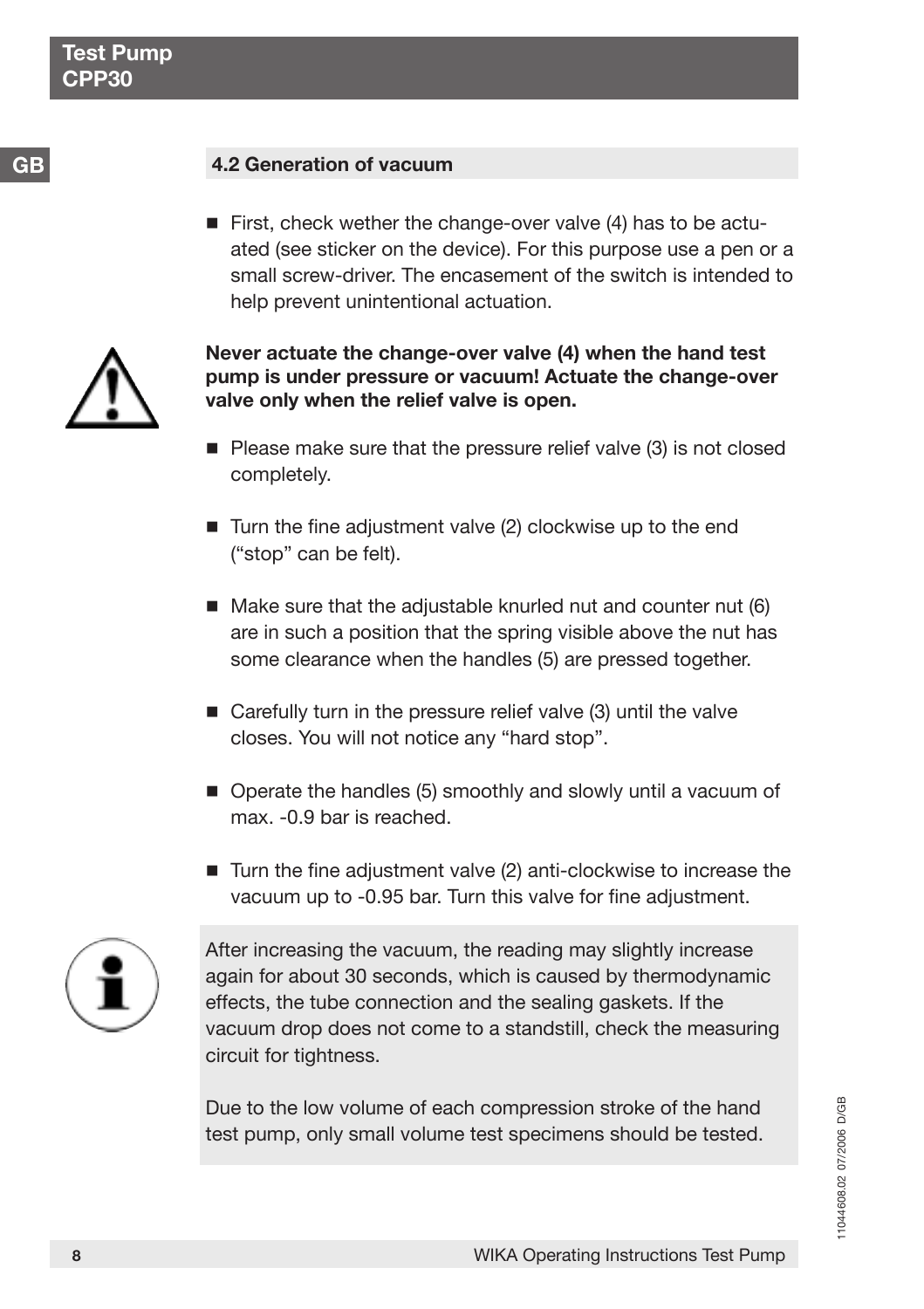A vacuum reduction is achieved by carefully opening the relief valve (3)



**Never actuate the change-over valve when the hand test pump is under pressure or vacuum! Actuate the change-over valve only when the relief valve is open.**

**Remove the reference instrument or the test specimen only when the relief valve (3) is open and no vacuum is in the hand test pump any more.**



For a maximum performance of the CPP30 pump, please make sure that the adjustable knurled nut with counter nut (6) is adjusted to such a position that the spring visible above the nut gets some small clearance. If you operate with a reference or test item with a small pressure range, you can reduce the performance of the pump by turning the adjustable knurled nut and counter nut (6) clockwise (upwards). This reduces the pressure you get by every handle-stroke. Afterwards turn the knurled nut with counter nut (6) anticlockwise (downwards) to achieve maximum performance again.



**Overpressure protective device**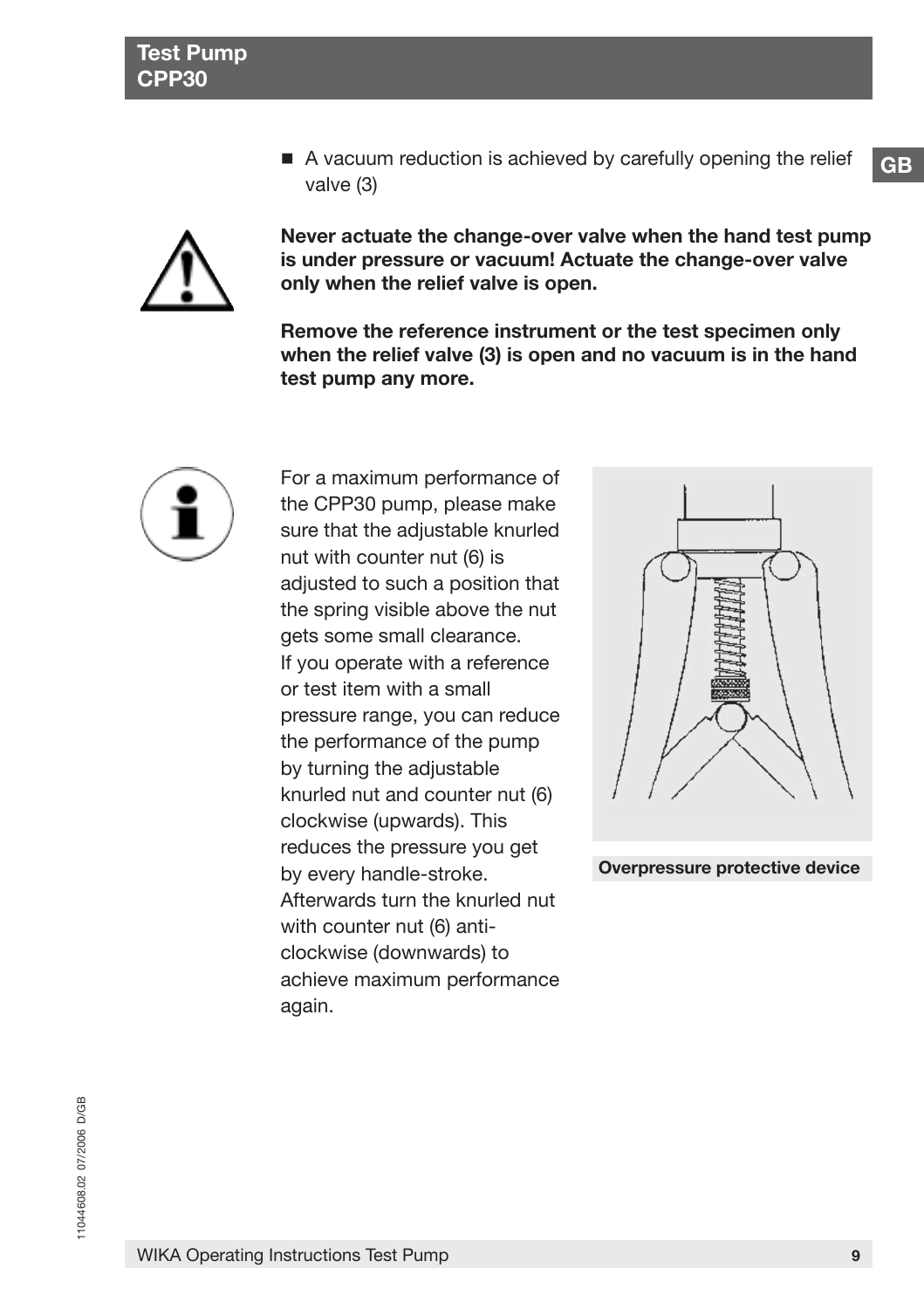**GB**

## **5. Maintenance Instructions**

Prior to connecting the reference instrument and the test specimen, the sealing gaskets in the two connectors should be checked for correct position and wear, and should be replaced, if and when necessary.

A service kit, consisting of spare sealing gaskets and o-rings, is available as an accessory.

The hand test pump CPP30 must not be soiled, and in particular it must not get into contact with fluid or aggressive media.

## **6. Cause of fault**

- If the pressure or vacuum cannot be generated correctly or if the set pressure or vacuum does not stay stable, this is likely to be caused by the incorrectly positioned or selected sealing gaskets. Please also check whether any adapters used on the test specimen side have been tightened sufficiently to eliminate leaks.
- Before assuming there is a leak in the hand test pump: First of all, check if the relief valve is closed and if the pressure / vacuum change-over switch is correctly positioned and has not come to rest in a "centre position".
- If the hand test pump has not been used for a longer period of time, the first lift may be somewhat sluggish. This effect will disappear again during further operation.
- By no means apply any force to the operating elements of the hand test pump.
- Never connect an external pressure supply system to the test pump.

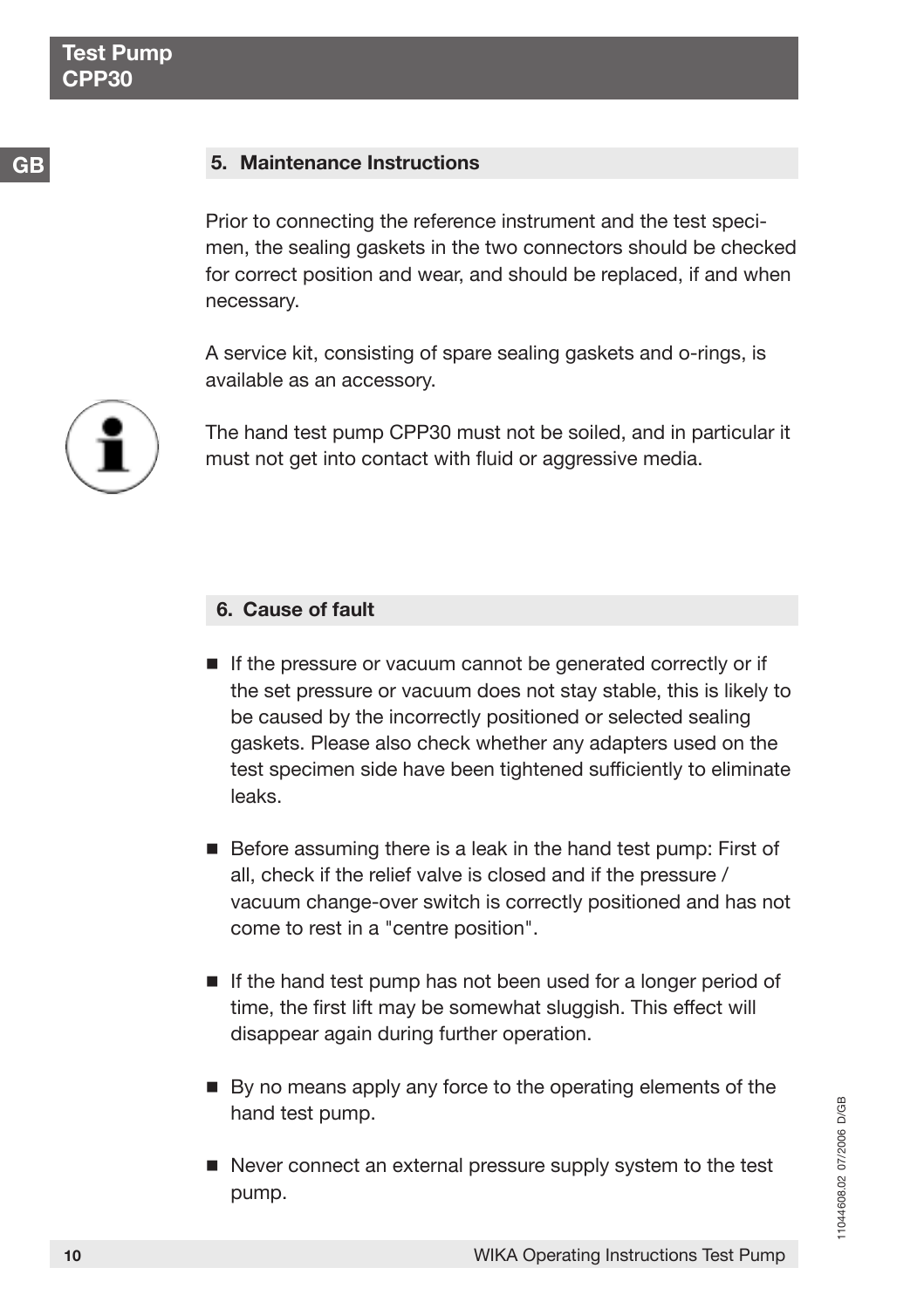## **7. Technical Data**

| Pressure range           | $-0.95+35.0$ bar                              |
|--------------------------|-----------------------------------------------|
| Medium                   | air                                           |
| Pressure connections     | G 1/2" female rotating for reference          |
|                          | instrument, G $\frac{1}{4}$ " female for unit |
|                          | under test                                    |
| Pressure fine adjustment | fine adjustment valve                         |
| Overpressure protection  | adjustable by means of knurled                |
|                          | nut                                           |
| Material                 | chromium-plated brass, ABS and                |
|                          | anodised aluminium                            |
| <b>Dimensions</b>        | 220 (L) x 105 (W) x 63 (D) mm                 |
| Weight                   | $0.51$ kg                                     |
| Standard accessories     | Test specimen connection tube,                |
|                          | length1 m                                     |
|                          |                                               |

## **8. Order Data / Accessories**

| Hand test pump CPP30                                                      | Order No.: 12139671 |
|---------------------------------------------------------------------------|---------------------|
| Plastic case with foams for CPP30                                         | Order No.: 12139573 |
| Dimensions in mm: (W/H/D) 395 x 295                                       |                     |
| x 106                                                                     |                     |
| Set of adapters and set of seals for                                      | Order No.: 12139689 |
| CPP30 for test item connection G $\frac{1}{4}$ "                          |                     |
| male on G $\frac{1}{6}$ ", G $\frac{3}{6}$ " and G $\frac{1}{2}$ " female |                     |
| Set of adapters and set of seals for                                      | Order No.: 12140422 |
| CPP30 for test item connection G $\frac{1}{4}$ "                          |                     |
| male on M 12 x 1.5, M 20 x 1.5 and                                        |                     |
| Minimess <sup>®</sup>                                                     |                     |
| Set of adapters and set of seals for                                      | Order No.: 12139701 |
| CPP30 for test item connection G $\frac{1}{4}$ "                          |                     |
| male on 1/6" NPT, 1/4" NPT, 3/6" NPT and                                  |                     |
| $\frac{1}{2}$ " NPT female                                                |                     |
| Service kit for hand test pump CPP30                                      | Order No.: 12139786 |
| with various O-rings and seals                                            |                     |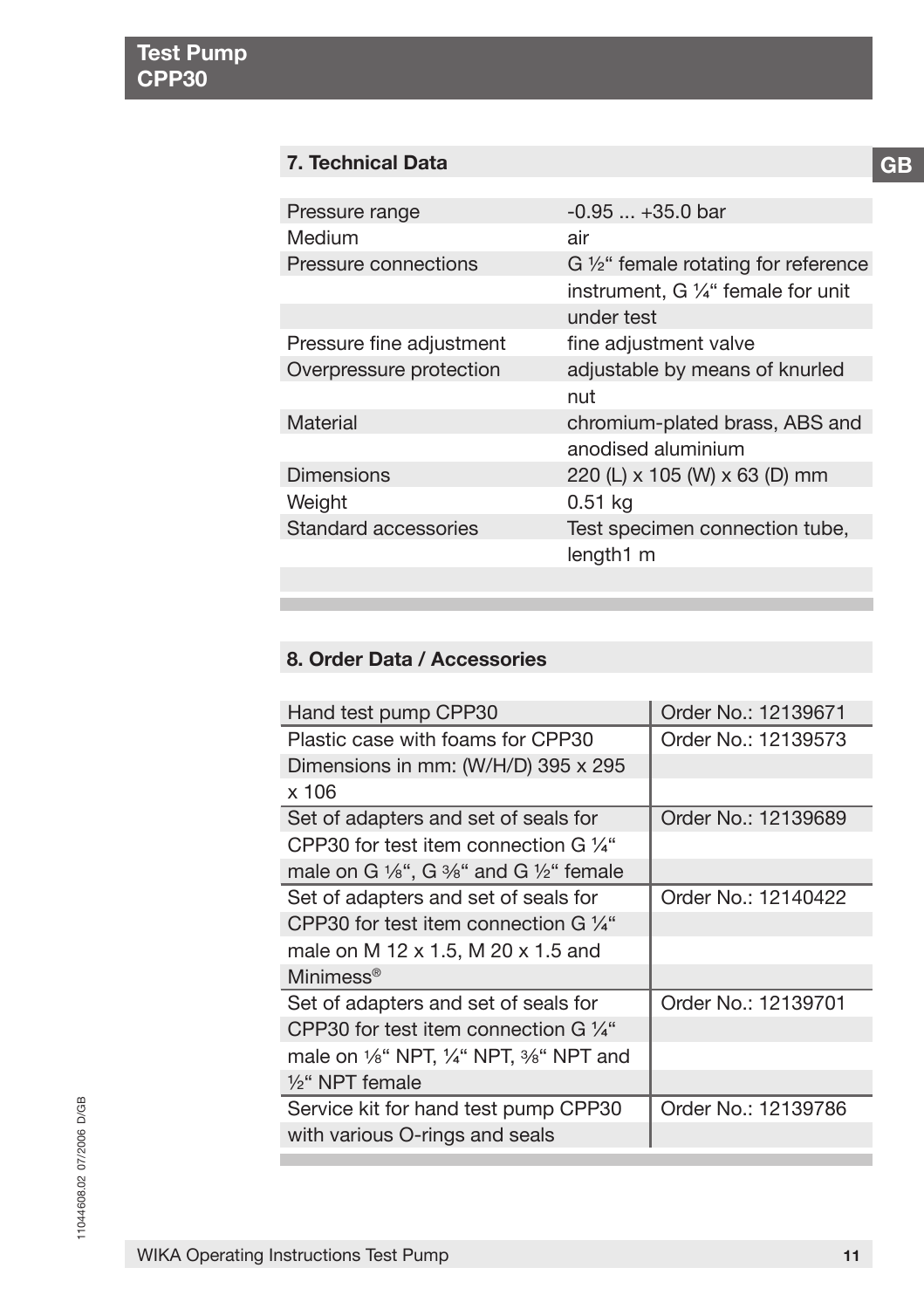| <b>Test Pump</b><br>CPP30 |  |
|---------------------------|--|
|                           |  |
| GB For your notes         |  |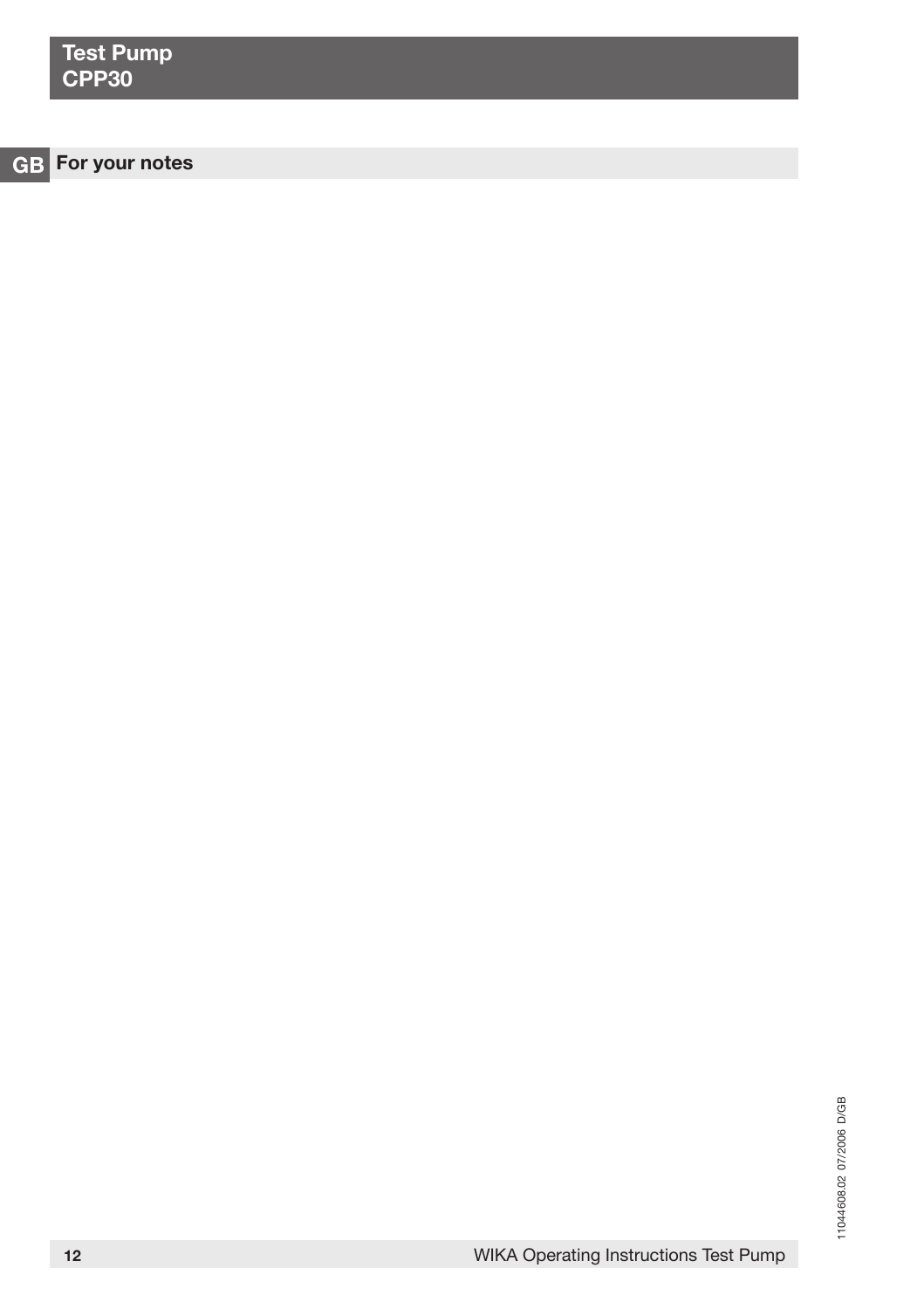## **Inhalt**

| 1. | <b>Sicherheitshinweise</b> | 14 |
|----|----------------------------|----|
|    |                            |    |
| 2. | Produktbeschreibung        | 14 |
| 3. | <b>Montagehinweise</b>     | 15 |
|    |                            |    |
| 4. | Bedienung der Prüfpumpe    | 16 |
|    | 4.1 Druckerzeugung         | 16 |
|    |                            |    |
|    | 4.2 Vakuumerzeugung        | 18 |
|    |                            |    |
| 5. | Wartungshinweise           | 20 |
| 6. | <b>Fehlerursache</b>       | 20 |
|    |                            |    |
| 7. | <b>Technische Daten</b>    | 21 |
| 8. | Bestelldaten / Zubehör     | 21 |
|    |                            |    |
|    |                            |    |
|    |                            |    |



**Information Dieses Zeichen gibt Ihnen Informationen, Hinweise oder Tipps.**



**Warnung!** Dieses Symbol warnt Sie vor Handlungen, die Schäden an Personen oder am Gerät verursachen können.

**D**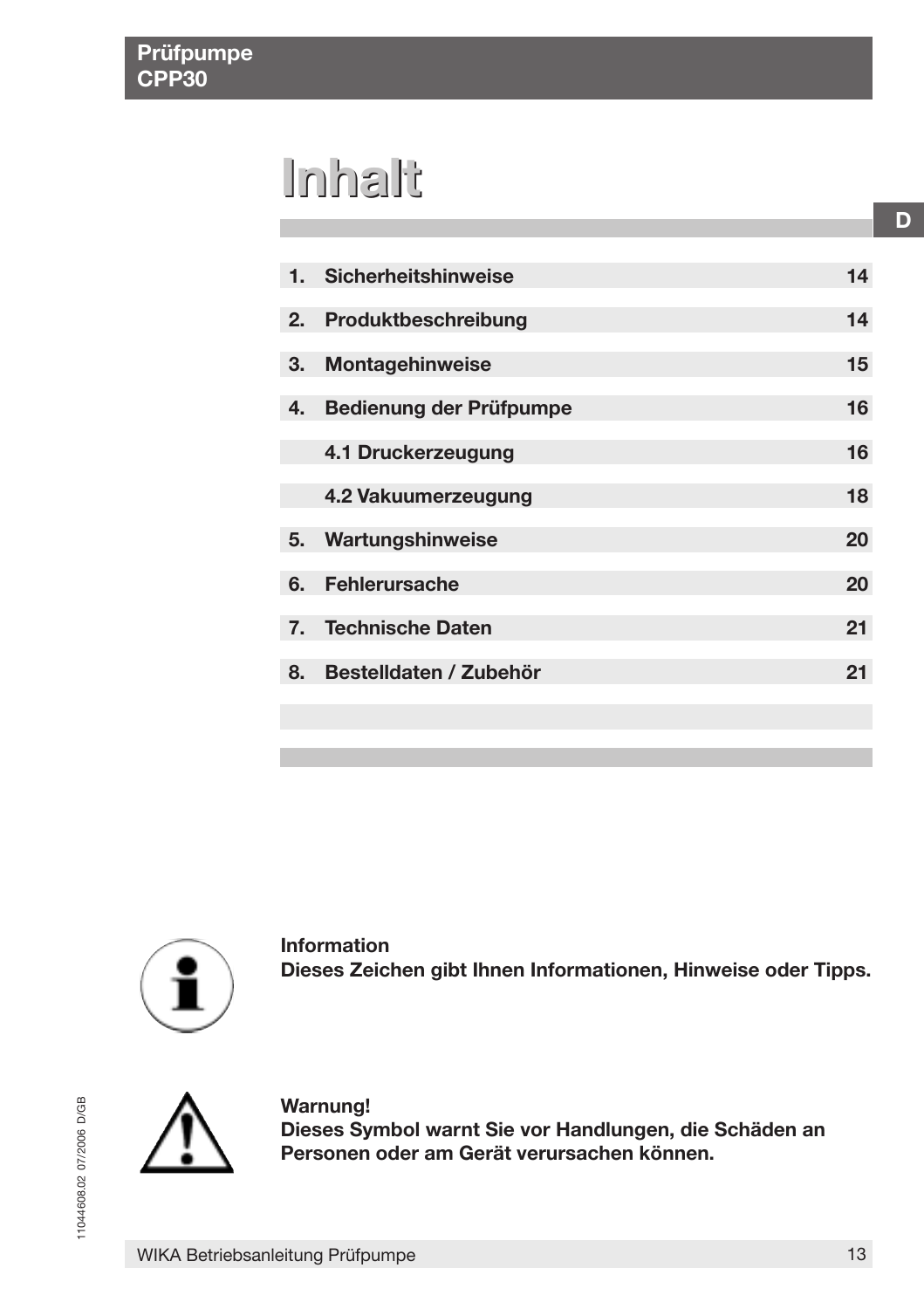## **1. Sicherheitshinweise**



**D**

Lesen Sie diese Bedienungsanleitung sorgfältig, bevor Sie die pneumatische Handprüfpumpe CPP30 einsetzen. Der Druck im **Inneren der Pumpe kann extrem hoch sein. Stellen Sie sicher,** dass alle Druckanschlüsse korrekt durchgeführt wurden.

## **2. Produktbeschreibung**

Prüfpumpen dienen zur Druckerzeugung für die Überprüfung, Justage und Kalibrierung von mechanischen und elektronischen Druckmessger‰ten durch Vergleichsmessungen. Diese Druckprüfungen können stationär in Labor, Werkstatt oder vor Ort an der Messstelle stattfinden.

Schließt man das zu prüfende Gerät und ein hinreichend genaues Referenz-Messgerät an der Prüfpumpe an, so wirkt bei Betätigung der Pumpe auf beide Messgeräte der gleiche Druck. Durch Vergleich der beiden Messwerte bei beliebigen Druckwerten kann eine Überprüfung der Genauigkeit bzw. eine Justage des zu prüfenden Druckmessgerätes erfolgen.

Die Handprüfpumpe Typ CPP30 ermöglicht trotz sehr kompakten Abmessungen eine einfache und exakte Prüfdruckerzeugung mit Umschaltung auf Vakuumerzeugung. Für die präzise Einstellung zur genauen Vergleichsprüfung besitzt die Pumpe ein Feinregulierventil. Das Referenzgerät wird direkt oben auf die Pumpe aufgeschraubt und der Prüfling wird über einen im Lieferumfang enthaltenen Anschlussschlauch adaptiert.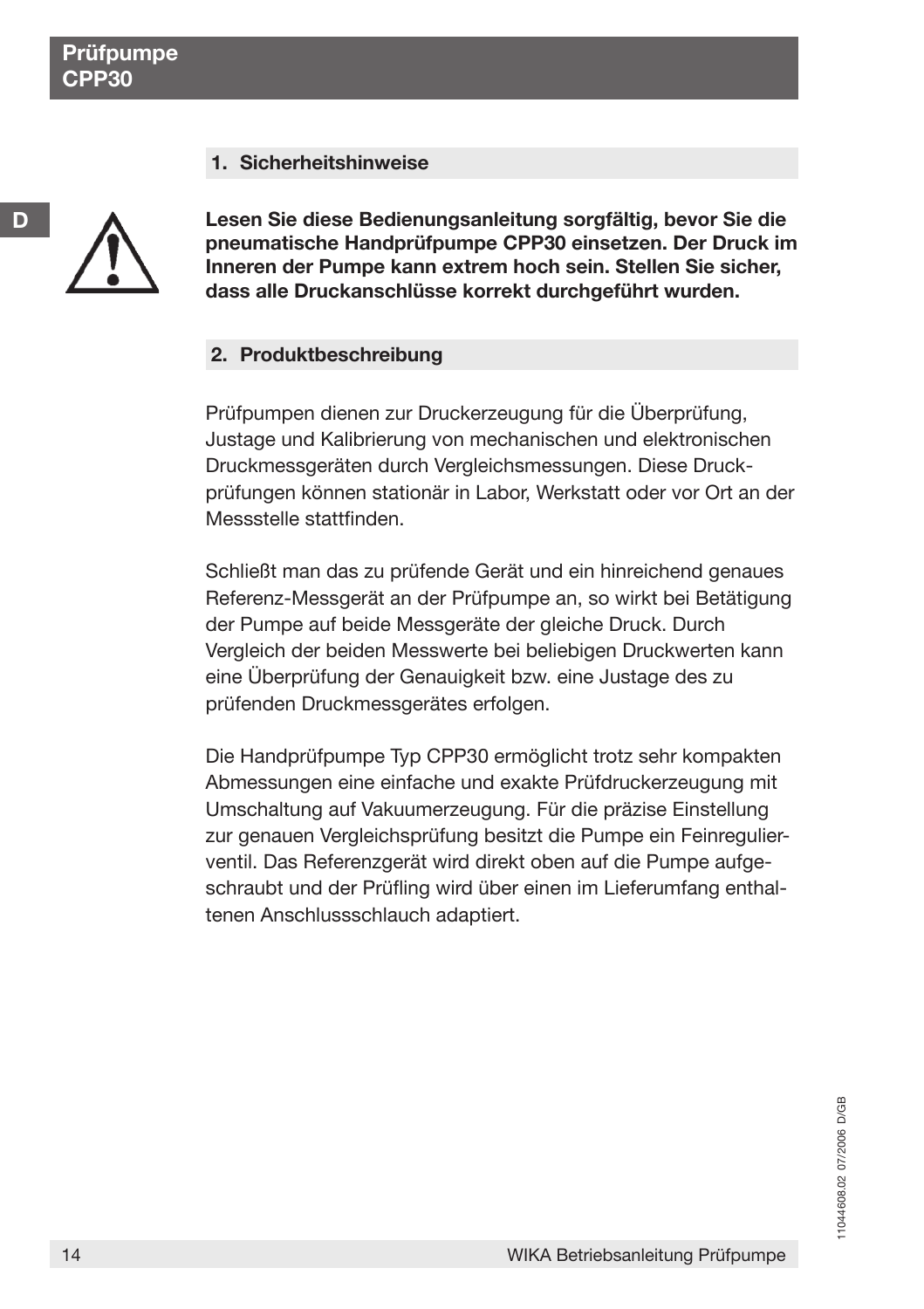## **3. Montagehinweis**

■ Das Referenz-Messgerät wird an die Oberseite der Handprüfpumpe montiert. Es genügt ein handfestes Anziehen der Rändelmutter. Abgedichtet wird das Druckmessgerät über den am Referenzgeräteanschluss (1) integrierten O-Ring.

■ Der Prüfling wird an das Ende des flexiblen Schlauches montiert. Hierzu verwenden Sie bitte eine passende Dichtung aus dem Lieferumfang des als Zubehör erhältlichen Adaptersets im Koffer. Ziehen Sie den Anschluss fest an, um Undichtigkeiten zu vermeiden. Die Adapter dürfen mit einem maximalen Drehmoment von 15 Nm festgezogen werden. Um unterschiedliche Anschlussgewinde der Prüflinge zu adaptieren, sind als Zubehör Adaptersätze für metrische Gewinde, Rohrgewinde und NPT-Gewinde erhältlich.



Bei Verwendung der Handprüfpumpe CPP30 darf der Referenz**oder Prüflinganschluss niemals mit Teflonband abgedichtet werden. Teflonpartikel kˆnnen in die Pumpe eindringen und die Funktion stark beeintr‰chtigen.**

■ Sie können den Schlauch auch von der Pumpe abdrehen und über einen Adapter aus den optionalen Adaptersätzen einen geeigneten Prüfling direkt an den Pumpenkörper montieren. Hierdurch wird das Volumen spürbar verringert und die Prüfdruckerzeugung erleichtert. Die Adapter aus den Adaptersätzen lassen sich sowohl am Prüflingsschlauch als auch direkt am Pumpenkörper montieren.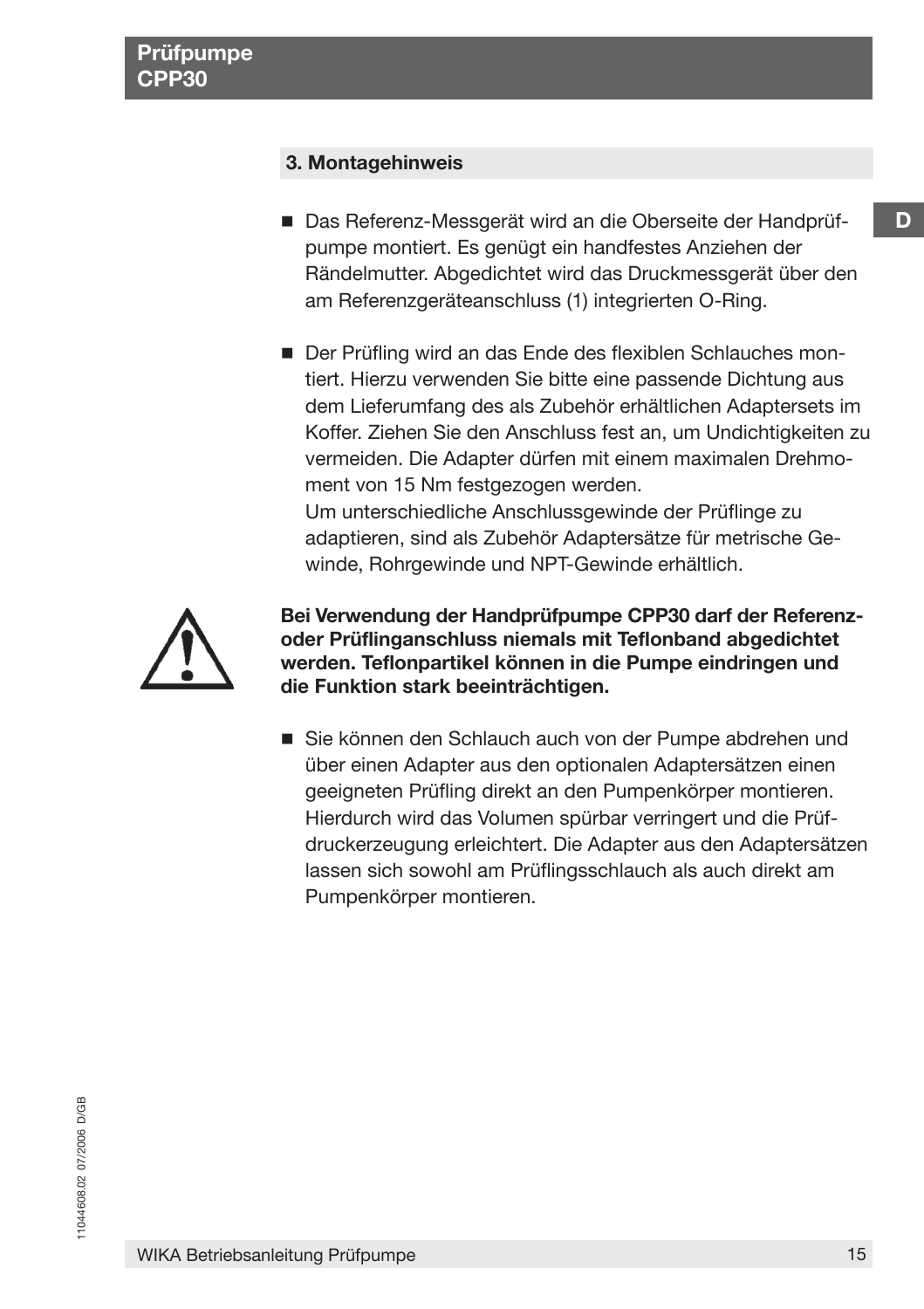## **4. Bedienung der Prüfpumpe**



- (1) Druckanschluss für Referenzgerät, G 1/<sub>2</sub><sup>"</sup> Innengewinde
- (2) Feinregulierventil
- (3) Druckablassventil
- (4) Umschaltung Druck-/Vakuumerzeugung
- (5) Pumpengriffe
- (6) Verstellbare Rändelmutter zur Einstellung der Pumpleistung
- (7) Druckanschluss für Prüfling, G 1/<sub>4</sub>" Innengewinde
- (8) Schlauchleitung für Prüflingsanschluss, Länge 1 m

### **4.1 Druckerzeugung**

■ Vor einer Druckerzeugung muss ggf. das Umschaltventil (4) bet‰tigt werden (siehe Aufkleber an der Pumpe). Verwenden Sie hierzu einen Stift oder einen kleinen Schraubendreher. Die Umhüllung des Umschalters soll unbeabsichtigte Betätigung vermeiden helfen.



Betätigen Sie das Umschaltventil (4) niemals wenn die Handprüfpumpe unter Druck oder Vakuum steht! Schalten Sie nur **bei geˆffnetem Ablassventil (3) um.**

- Vergewissern Sie sich, dass das Druckablassventil (3) nicht ganz geschlossen ist.
- Drehen Sie das Feinregulierventil (2) durch Drehen entgegen der Uhrzeigerlaufrichtung fast ganz heraus, bis ein leichter Anschlag zu spüren ist (das Gewinde wird kurz vor dem "Anschlag" sehr leichtgängig).
- Drehen Sie das Druckablassventil (3) vorsichtig im Uhrzeiger sinn ein, bis das Ventil schlieflt. Es ist hierbei kein "harter Anschlag" spürbar.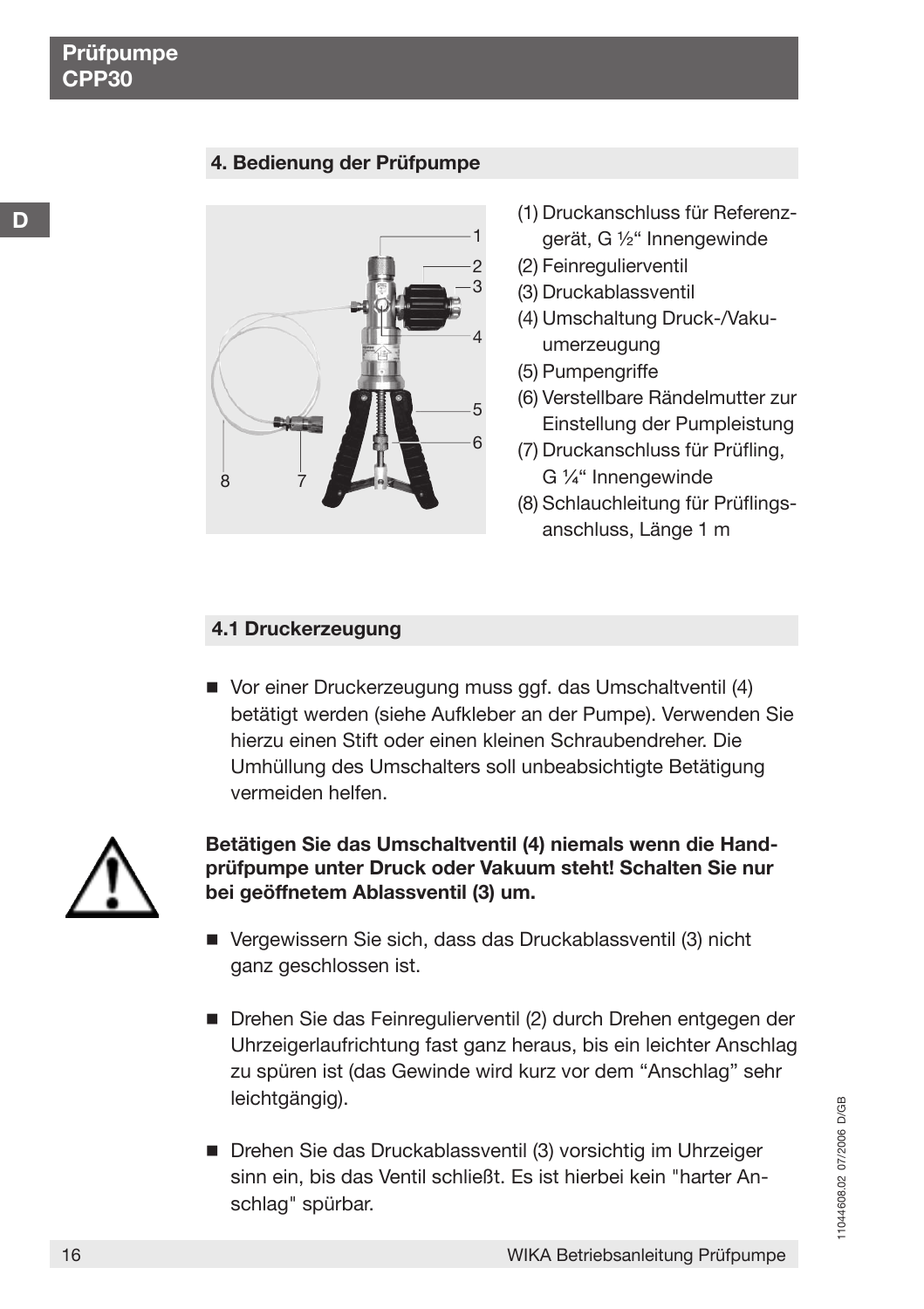- Pumpen Sie an der Handpumpe (5), bis der gewünschte Druck in etwa erreicht ist, in der Regel jedoch nicht mehr als 20 - 25 bar.
- Drehen Sie das Feinregulierventil (2) im Uhrzeigersinn, um den Druck zu erhöhen, oder entgegen dem Uhrzeigersinn, um den Druck zu verringern, bis der gewünschte Prüfdruck genau erreicht ist (abzulesen am Referenz-Messgerät).



Wenn Sie mit den Handgriffen (5) einen Vordruck von ca. 20 bar erreicht haben, können Sie mit dem Feinregulierventil den Druck bis 35 bar erhöhen (abhängig vom Volumen des Messkreises bis über 40 bar).

Nach Erhöhung des Druckes kann die Anzeige für etwa 30 Sekunden wieder leicht absinken. Thermodynamische Effekte, die Schlauchverbindung und die Dichtungen sind hierfür die Ursache. Regeln sie den Prüfdruck mit dem Feinregulierventil (2) entsprechend nach. Kommt der Druckabfall nicht zum Stillstand, ist der Messkreis auf Dichtheit zu prüfen.

Aufgrund des geringen Hubes der Handprüfpumpe sollten nur Prüflinge mit kleinem Volumen gestestet werden.

■ Eine Druckreduzierung erreichen Sie zunächst durch Drehen des Feinregulierventils (2) entgegen dem Uhrzeigersinn und dann durch vorsichtiges Drehen am Ablassventil (3).



Betätigen Sie das Umschaltventil niemals wenn die Handprüf**pumpe unter Druck oder Vakuum steht! Schalten Sie nur bei geˆffnetem Ablassventil um.**

Demontieren Sie das Referenz-Messgerät oder den Prüfling **erst, wenn das Ablassventil geˆffnet ist und sich dadurch kein** Druck mehr in der Handprüfpumpe befindet.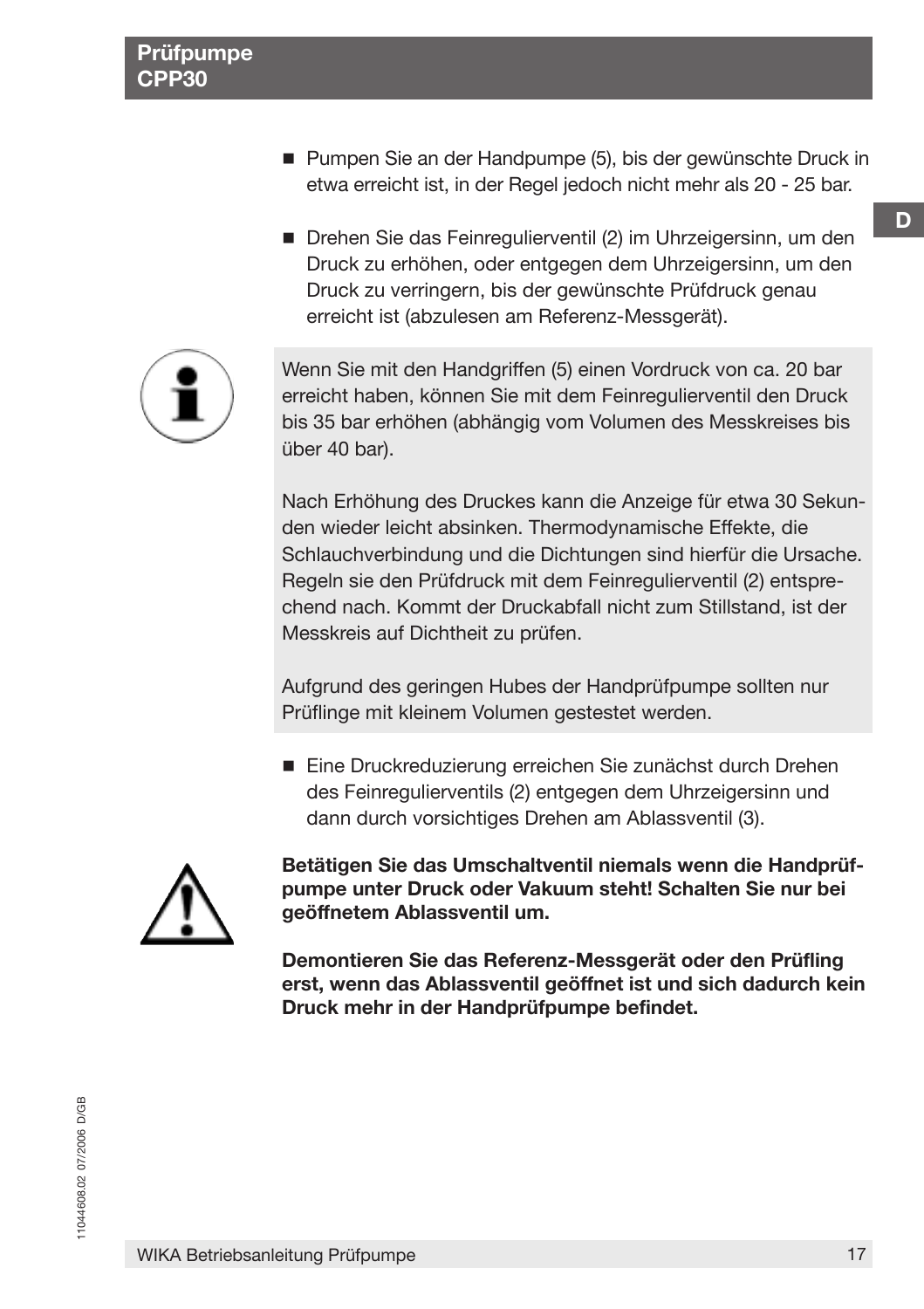**D**

## **4.2 Vakuumerzeugung**

■ Vor einer Vakuumerzeugung muss ggf. das Umschaltventil (4) bet‰tigt werden (siehe Aufkleber an der Pumpe). Verwenden Sie hierzu einen Stift oder einen kleinen Schraubendreher. Die Umhüllung des Umschalters soll unbeabsichtigte Betätigung vermeiden helfen.



Betätigen Sie das Umschaltventil (4) niemals wenn die Handprüfpumpe unter Druck oder Vakuum steht! Schalten Sie nur **bei geˆffnetem Ablassventil (3) um.**

- Vergewissern Sie sich, dass das Ablassventil (3) nicht ganz geschlossen ist.
- Drehen Sie das Feinregulierventil (2) durch Drehen im Uhrzeigersinn fast ganz hinein, bis ein leichter Anschlag zu spüren ist.
- Vergewissern Sie sich, dass Rändel- und Kontermutter (6) so eingestellt sind, dass bei zusammengedrückten Handgriffen (5) die oberhalb von (6) sichtbare Feder gerade noch etwas Spiel hat.
- Drehen Sie das Ablassventil (3) vorsichtig im Uhrzeigersinn ein, bis das Ventil schließt (dabei ist kein "harter Anschlag" zu spüren).
- Pumpen Sie vorsichtig und langsam an der Handpumpe (5), max. bis etwa -0,9 bar Vakuum erreicht sind.
- Drehen Sie das Feinregulierventil (2) entgegen dem Uhrzeigersinn heraus, hierdurch können Sie das erzeugte Vakuum auf -0,95 bar erhöhen bzw. punktgenau einstellen.



Nach Erhöhung des Vakuums kann die Anzeige für etwa 30 Sekunden wieder leicht ansteigen. Thermodynamische Effekte, die Schlauchverbindung und die Dichtungen sind hierfür die Ursache. Regeln Sie den Prüfdruck mit der Handpumpe (5) entsprechend vorsichtig und langsam nach. Kommt der Druckanstieg nicht zum Stillstand, so ist der Messkreis auf Dichtheit zu prüfen.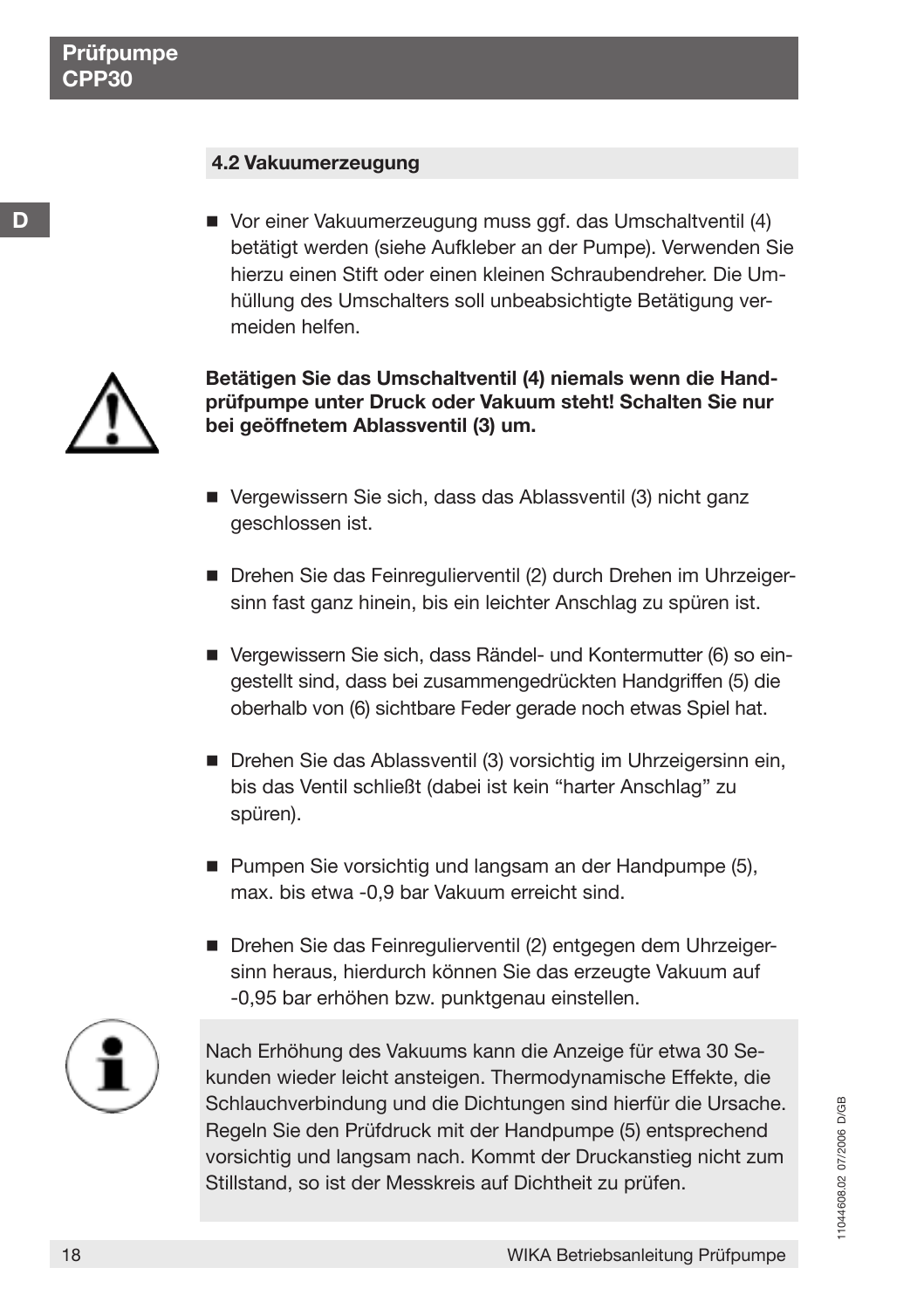## **Pr¸fpumpe CPP30**



Aufgrund des geringen Hubes der Kalibrier-Handprüfpumpe sollten nur Prüflinge mit kleinem Volumen getestet werden.

■ Eine Vakuumreduzierung erreichen Sie durch vorsichtiges und feinfühliges Öffnen des Ablassventils (3).



Betätigen Sie das Umschaltventil niemals wenn die Handprüf**pumpe unter Druck oder Vakuum steht! Schalten Sie nur bei geˆffnetem Ablassventil um.**

Demontieren Sie das Referenz-Messgerät oder den Prüfling **erst, wenn das Ablassventil geˆffnet ist und sich dadurch kein** Vakuum mehr in der Handprüfpumpe befindet.



Um einen maximalen Wirkungsgrad zu erreichen, sollte die Feder oberhalb der Rändelmutter mit Kontermutter (6) gerade etwas Luft ("Spiel") haben. Wenn Sie Prüflinge bzw. Referenzen mit kleinen Messbereichen prüfen, können Sie durch Drehen von Rändelmutter und Kontermutter (6) nach oben den Hubweg verkürzen, dadurch wird weniger Druck bzw. Vakuum je Zusammendrücken der Handgriffe erreicht und die Gefahr eines versehentlichen Überdrückens minimiert. Stellen Sie hinterher Rändelmutter und Kontermutter (6) wieder auf den optimalen Wirkungsgrad ein.



**‹berdruck-Schutzeinrichtung**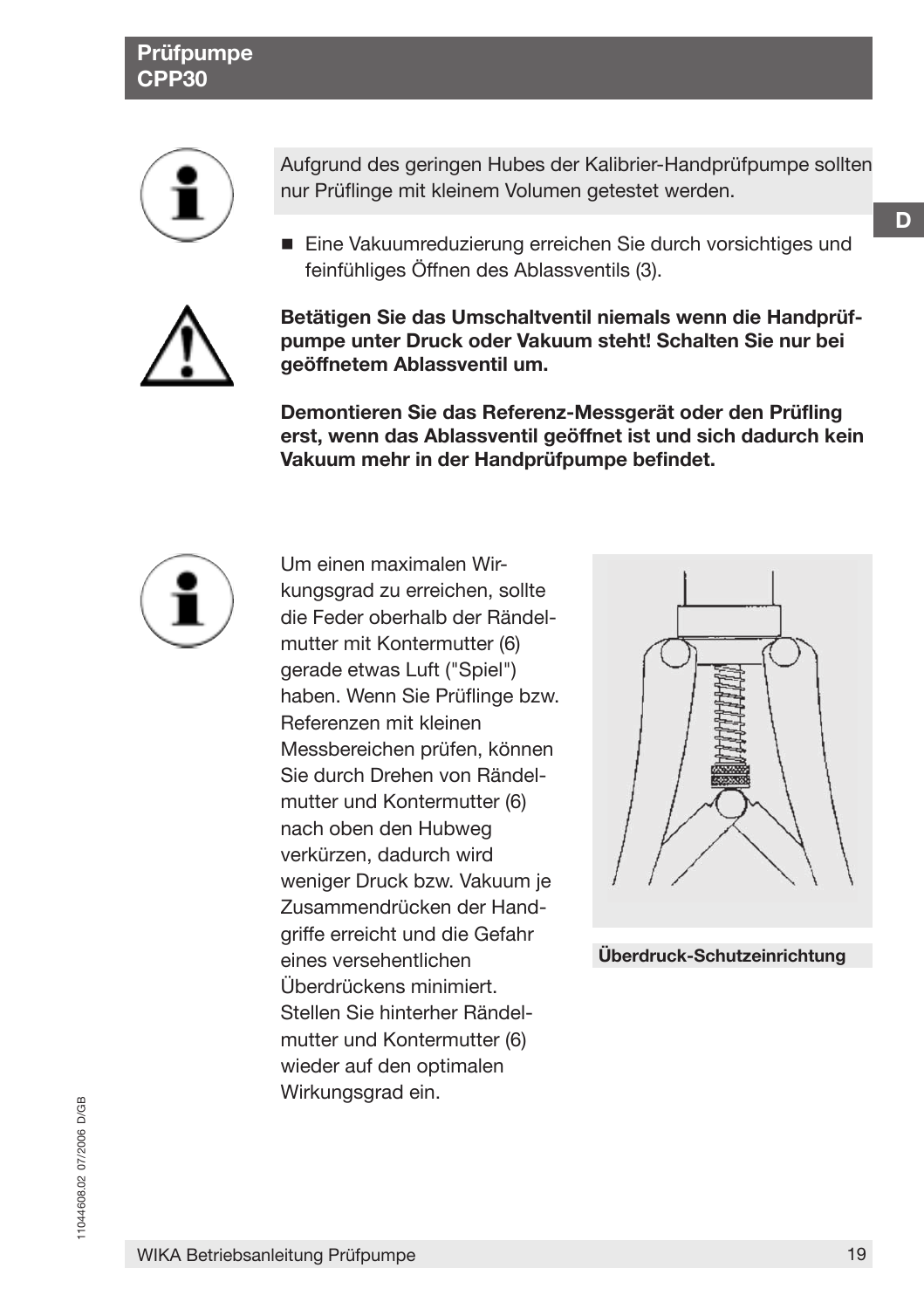**D**

## **5. Wartungshinweis**

Vor dem Adaptieren von Referenz-Gerät und Prüfling sollten die Dichtungen in den beiden Anschlüssen auf richtigen Sitz und Verschleiß überprüft und bei Bedarf ausgetauscht werden.

Ein Wartungssatz bestehend aus O-Ringen und Dichtungen ist als Zubehör erhältlich.



Die Handprüfpumpe darf nicht verschmutzt werden und vor allem nicht mit feuchten, flüssigen oder gar aggressiven Medien in Berührung kommen.

## **6. Fehlerursachen**

- Wenn kein Druck oder Vakuum richtig aufgebaut werden kann oder wenn der eingestellte Druck oder Vakuum nicht stabil bleibt, so liegt die Ursache zumeist bei nicht richtig eingesetzten oder falsch ausgewählten Dichtungen. Prüfen Sie auch, ob eventuell verwendete Adapter an der Prüflingsseite fest angezogen sind.
- Bevor Sie eine Undichtigkeit in der Handprüfpumpe vermuten: Prüfen Sie bitte zunächst, ob das Ablassventil geschlossen ist und ob der Druck-/Vakuum-Umschalter eindeutig geschaltet ist und sich nicht ein einer "Mittelstellung" befindet. (Umschaltknopfoberfläche und Innenhülse befinden sich auf gleicher Höhe und bilden eine sichtbar plane Fläche.)
- Wenn die Handprüfpumpe längere Zeit nicht benutzt wurde, kann der erste Hub etwas schwergängig sein. Dieser Effekt ist danach bei weiterem Betrieb wieder verschwunden.
- Vermeiden Sie unbedingt jegliche Gewalteinwirkung auf die Bedienungselemente der Handprüfpumpe.
- Schließen Sie niemals eine externe Druckversorgung an die Prüfpumpe an.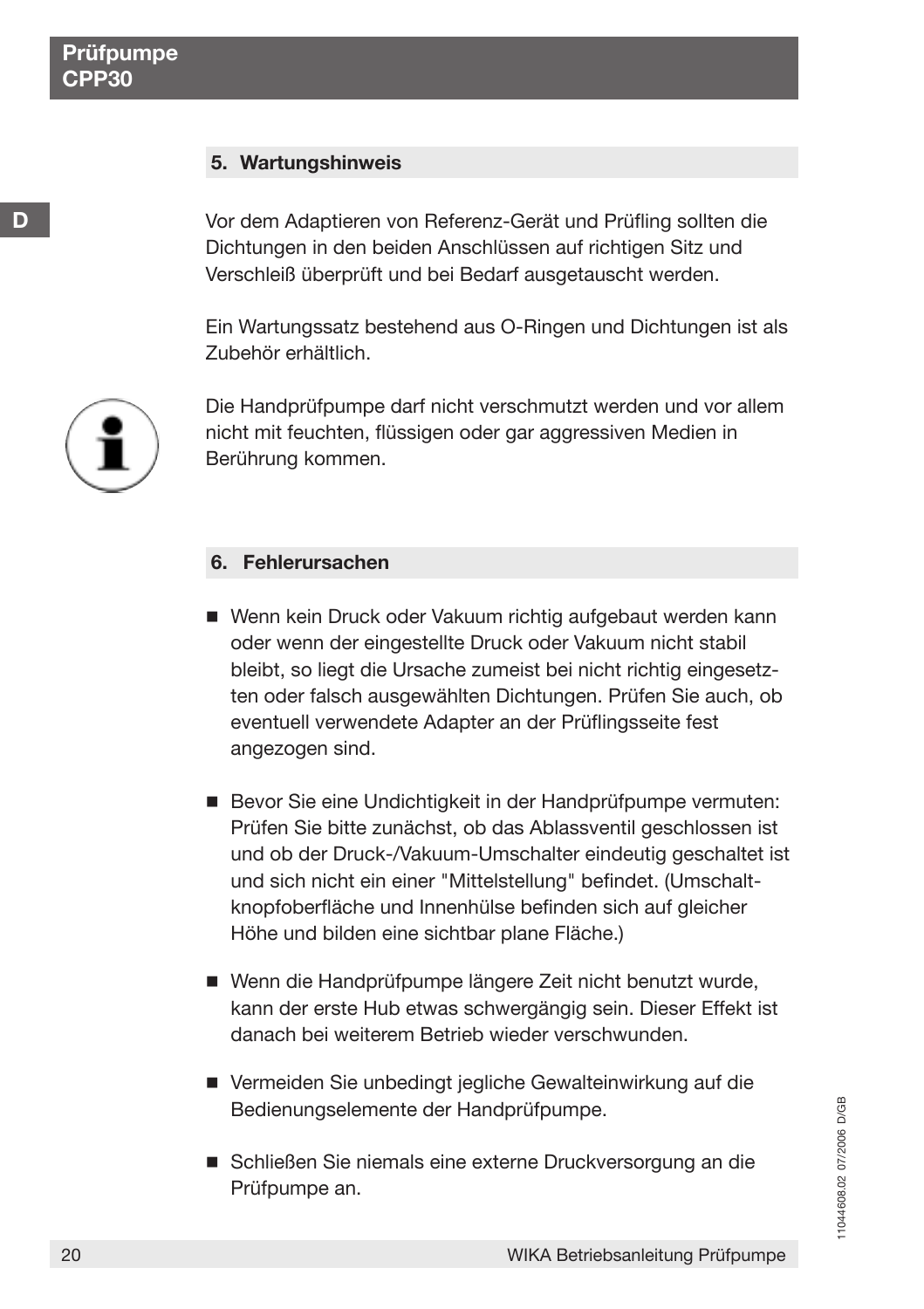## **7. Technische Daten**

| Druckbereich         | $-0.95+35.0$ bar                              |
|----------------------|-----------------------------------------------|
| Medium               | l uft                                         |
| Druckanschlüsse      | $G\frac{1}{2}$ " Innengewinde freilaufend für |
|                      | Referenz                                      |
|                      | G ¼" Innengewinde für Prüfling                |
|                      | am Schlauch                                   |
| Druckfeineinstellung | Feinregulierventil                            |
| Überdruckschutz      | mittels Rändelmutter einstellbar              |
| Material             | Messing verchromt, anodisiertes               |
|                      | Aluminium, ABS                                |
| Abmessungen          | 220 (L) x 105 (B) x 63 (T) mm                 |
| Masse                | 0,51 kg                                       |
| Standardzubehör      | Prüflinganschlussschlauch mit                 |
|                      | G 1/4" Anschluss, 1 m                         |
|                      |                                               |

## 8. Bestelldaten / Zubehör

| Handprüfpumpe CPP30                                                    | Best.-Nr.: 12139671 |
|------------------------------------------------------------------------|---------------------|
| Kunststoffkoffer inkl. Schaumstoffein-                                 | Best.-Nr.: 12139573 |
| lage mit Aussparungen für CPP30                                        |                     |
| Abmessungen in mm: (B/H/T) 395 x 295                                   |                     |
| $x$ 106                                                                |                     |
| Adapter- und Dichtungssatz für CPP30                                   | Best.-Nr.: 12139689 |
| Prüflingsschlauch G 1/4" außen auf                                     |                     |
| G $\frac{1}{8}$ ", G $\frac{3}{8}$ " und G $\frac{1}{2}$ " innen       |                     |
| Adapter- und Dichtungssatz für CPP30                                   | Best.-Nr.: 12140422 |
| Prüflingsschlauch G ¼" außen auf                                       |                     |
| M 12 x 1,5, M 20 x 1,5 und Minimess <sup>®</sup>                       |                     |
| Adapter- und Dichtungssatz für CPP30                                   | Best.-Nr.: 12139701 |
| Prüflingsschl. G ¼" außen auf 1⁄8" NPT,                                |                     |
| $\frac{1}{4}$ " NPT, $\frac{3}{8}$ " NPT und $\frac{1}{2}$ " NPT innen |                     |
| Wartungssatz für CPP30 mit ver-                                        | Best.-Nr.: 12139786 |
| schiedenen O-Ringen und Dichtungen                                     |                     |
|                                                                        |                     |

**D**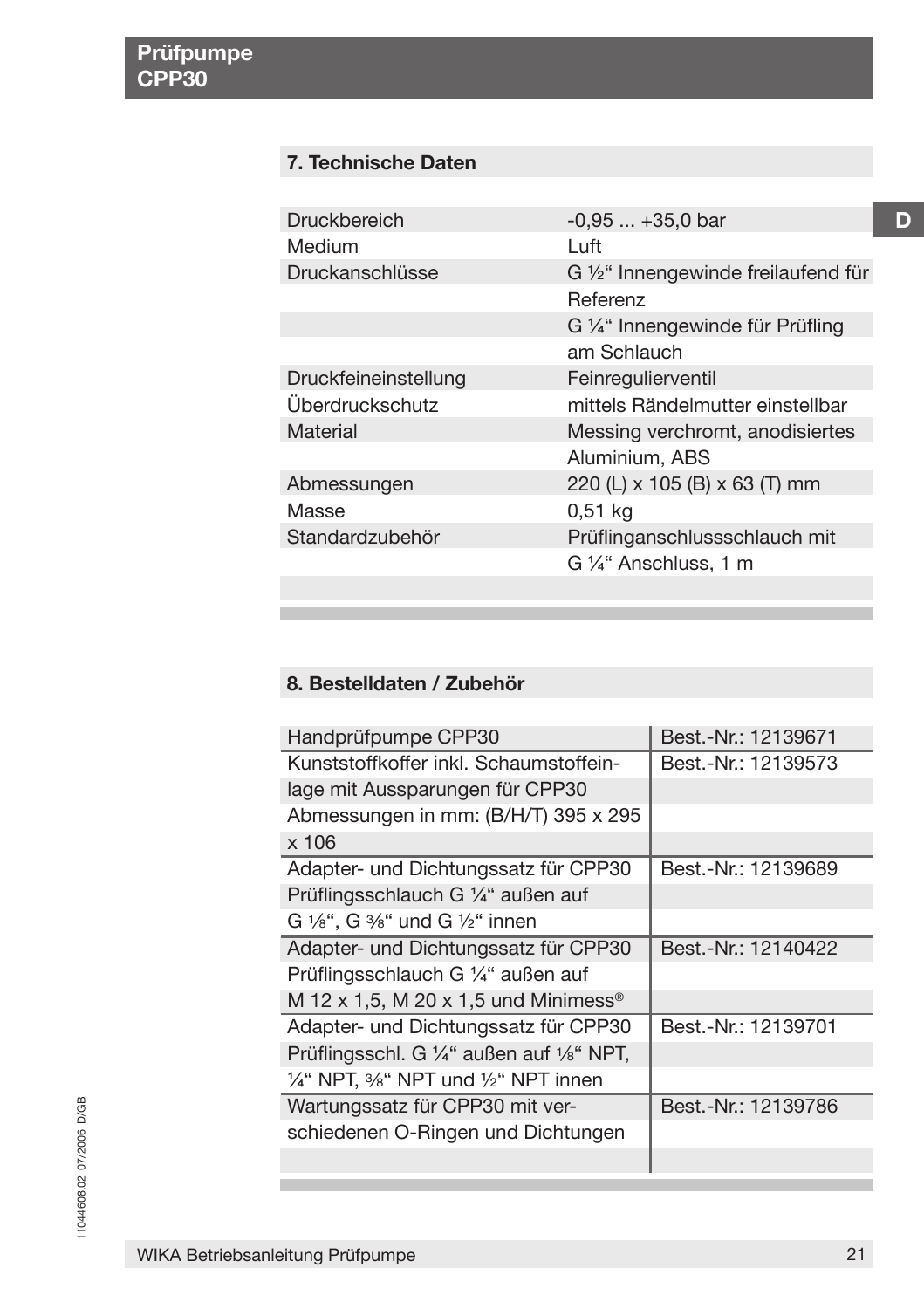## **Für Ihre Notizen**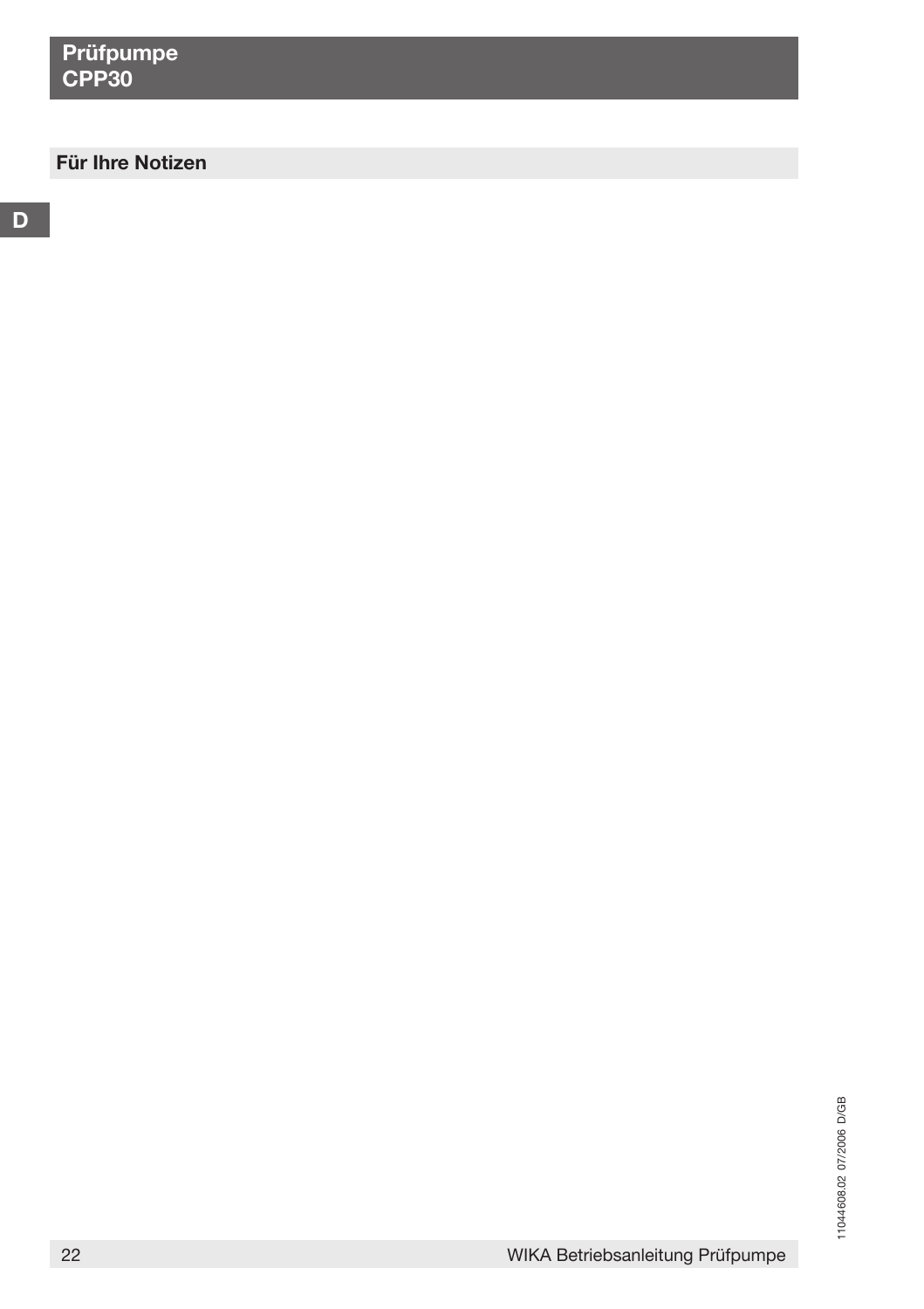#### **South America**

#### **Argentina**

WIKA Argentina S.A. Buenos Aires Phone: (+54-11) 4730 18 00 Fax:  $(+54-11)$  4761 00 50 E-mail: info@wika.com.ar www.wika.com.ar

#### **Brazil**

WIKA do Brasil Ind. e Com. Ltda. CEP 18560-000 Iperó - SP Phone: (+55) 15-3266 16 55 Fax: (+55) 15-3266 16 50 E-mail: marketing@wika.com.br www.wika.com.br

### **Africa/Middle East**

#### **Egypt**

WIKA Alexander Wiegand GmbH & Co. KG Makram Ebaid Nasr City, Cairo Phone: (+20) 2 - 273 31 40 Fax: (+20) 2 - 273 31 40 E-mail: ahmed.azab@wika.de

#### **Iran**

WIKA Instrumentation Pars (KFZ) Ltd. Anahita Tower, Tehran Phone: (+98-21) 8878 3514-17 Fax: (+98-21) 8887 8593 E-mail: info@wika.ir www.wika.ir

#### **South Africa**

WIKA Instruments (Pty.) Ltd. Gardenview, Johannesburg 2047 Phone: (+27) 11-621 00 00 Fax:  $(+27)$  11-621 00 59 E-mail: sales@wika.co.za www.wika.co.za

#### **United Arab Emirates**

WIKA Middle East FZE Jebel Ali, Dubai Phone: (+971) 4 - 883 90 90 Fax: (+971) 4 - 883 91 98 E-mail: wikame@emirates.net.ae

#### **Asia**

#### **China**

WIKA International Trading (Shanghai) Co., Ltd. 200001 Shanghai Phone: (+86) 21 - 53 85 25 73 Fax:  $(+86)$  21 - 53 85 25 75 E-mail: wikash@online.sh.cn www.wika.com.cn

#### **India**

WIKA Instruments India Pvt. Ltd. Village Kesnand, Wagholi Pune - 412 207 Phone: (+91) 20 - 27 05 29 01 Fax:  $(+91)$  20 - 27 05 19 25 E-mail: sales@wika.co.in www.wika.co.in

#### **Japan**

WIKA Japan K. K. Tokyo 105-0023 Phone: (+81) 3-54 39 66 73 Fax: (+81) 3-54 39 66 74 E-mail: t-shimane@wika.co.jp

#### **Kazakhstan**

TOO WIKA Kazakhstan 050050 Almaty Phone: (+7) 32 72 33 08 48 Fax: (+7) 32 72 78 99 05 E-mail: wika-kazakhstan@nursat.kz

#### **Korea**

WIKA Korea Ltd. Seoul 153-023 Phone: (+82) 2 - 8 69 05 05 Fax: (+82) 2 - 8 69 05 25 E-mail: info@wika.co.kr

#### **Malaysia**

WIKA Instrumentation (M) Sdn. Bhd. Selangor Darul Ehsan Phone: (+60) 3 - 56 36 88 58 Fax: (+60) 3 - 56 36 90 72 E-mail: info@wika.com.my www.wika.com.my

#### **Singapore**

WIKA Instrumentation Pte. Ltd. 569625 Singapore Phone: (+65) 68 44 55 06 Fax: (+65) 68 44 55 07 E-mail: info@wika.com.sg www.wika.com.sg

#### **Taiwan**

WIKA Instrumentation Taiwan Ltd. Pinjen, Taoyuan Phone: (+886) 034 20 60 52 Fax: (+886) 034 90 00 80 E-mail: info@wika.com.tw www.wika.com.tw

#### **Australia**

#### **Australia**

WIKA Australia Pty. Ltd. Rydalmere, NSW 2116 Phone: (+61) 2 - 88 45 52 22 Fax: (+61) 2 - 96 84 47 67 E-mail: sales@wika.com.au www.wika.com.au